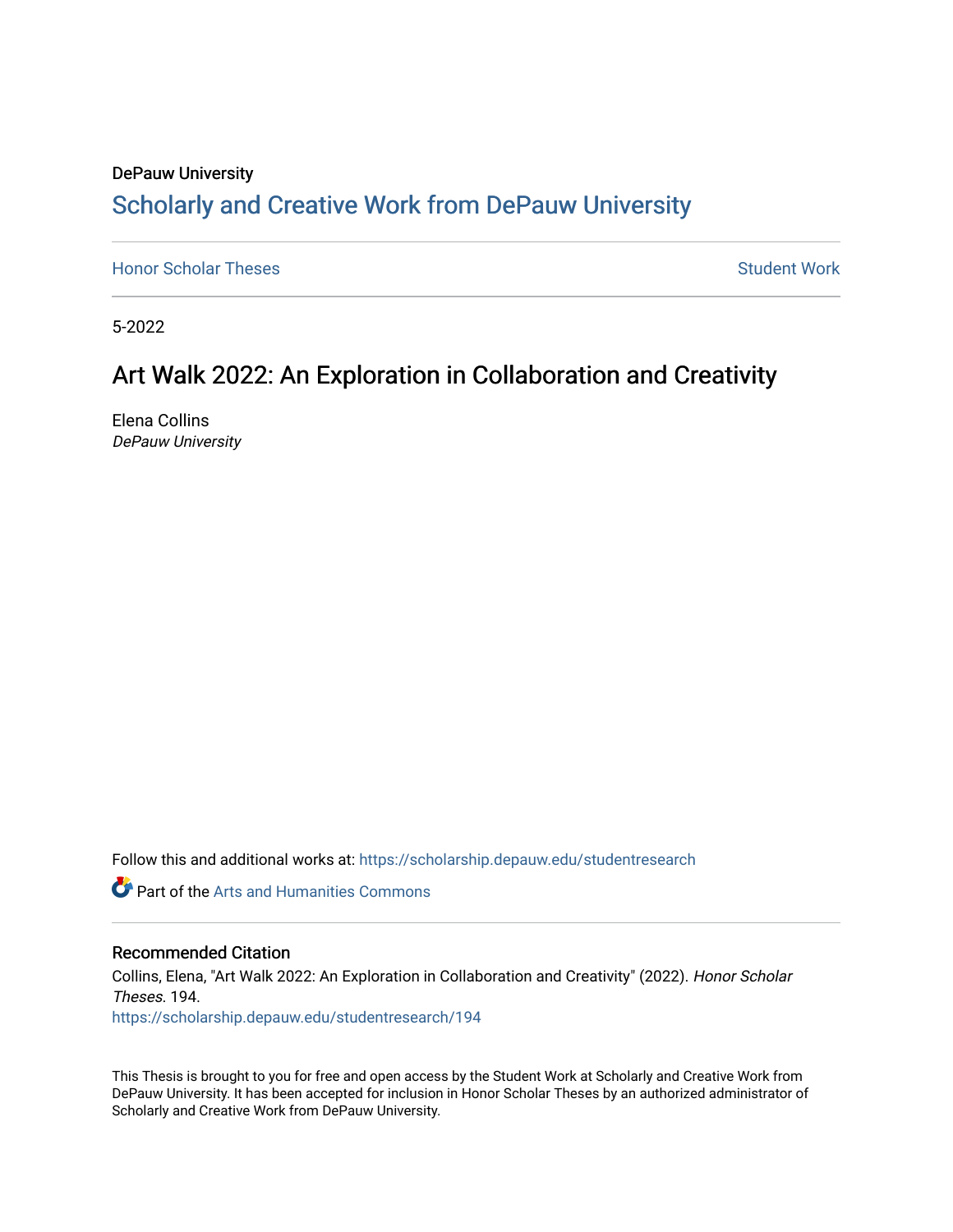# Art Walk 2022: An Exploration in Collaboration and

**Creativity** 

Elena Collins

DePauw University Honor Scholar Program

Class of 2022

Professor William Pearson, Sponsor Dr. Eliza Brown, 1st reader Professor Andrea Sununu, 2<sup>nd</sup> reader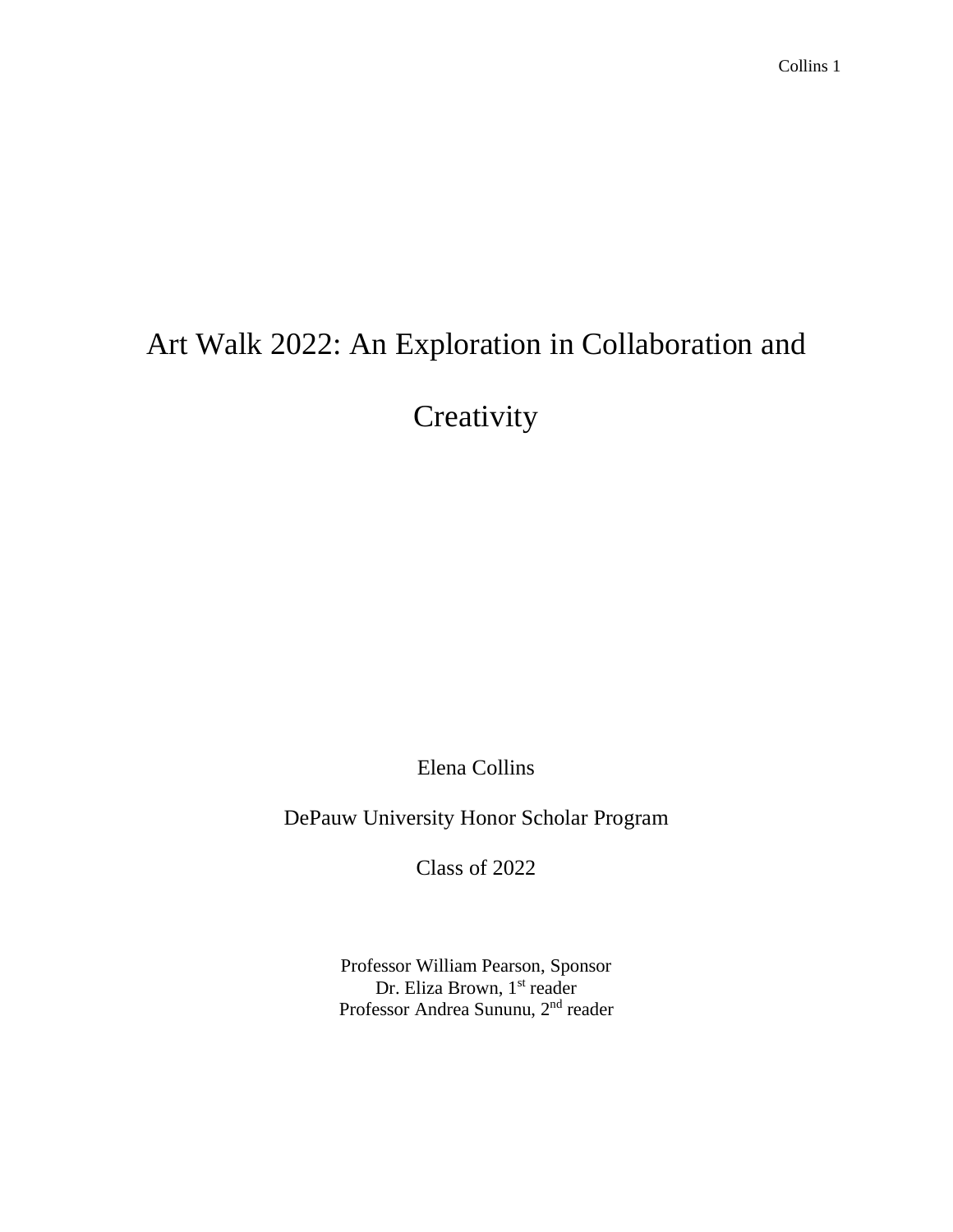## **II. Table of Contents**

- I. Title Page
- II. Table of Contents
- III. Thesis Statement
- IV. Acknowledgements
- V. Source Rationale
- VI. The Beginnings: Art Walk 2021
- VII. My Personal Motivation for Creating Art Walk
- VIII. The Festival Continues: Art Walk 2022
	- IX. Analysis of AW 2022's Description, Mission Statement, Goals, and Values
	- X. Defining my Role in AW 22 as an Artist-Curator
	- XI. Defining the Five Goals of Art Walk 2022
		- 1. Unity
		- 2. Diversity
		- 3. Interdisciplinarity
		- 4. Accessibility
		- 5. Community Engagement
- XII. The Future and Legacy of Art Walk
- XIII. My Creative Curation: An AW 22 Exhibit in East College
- XIV. My Final Thoughts on Art Walk
- XV. Bibliography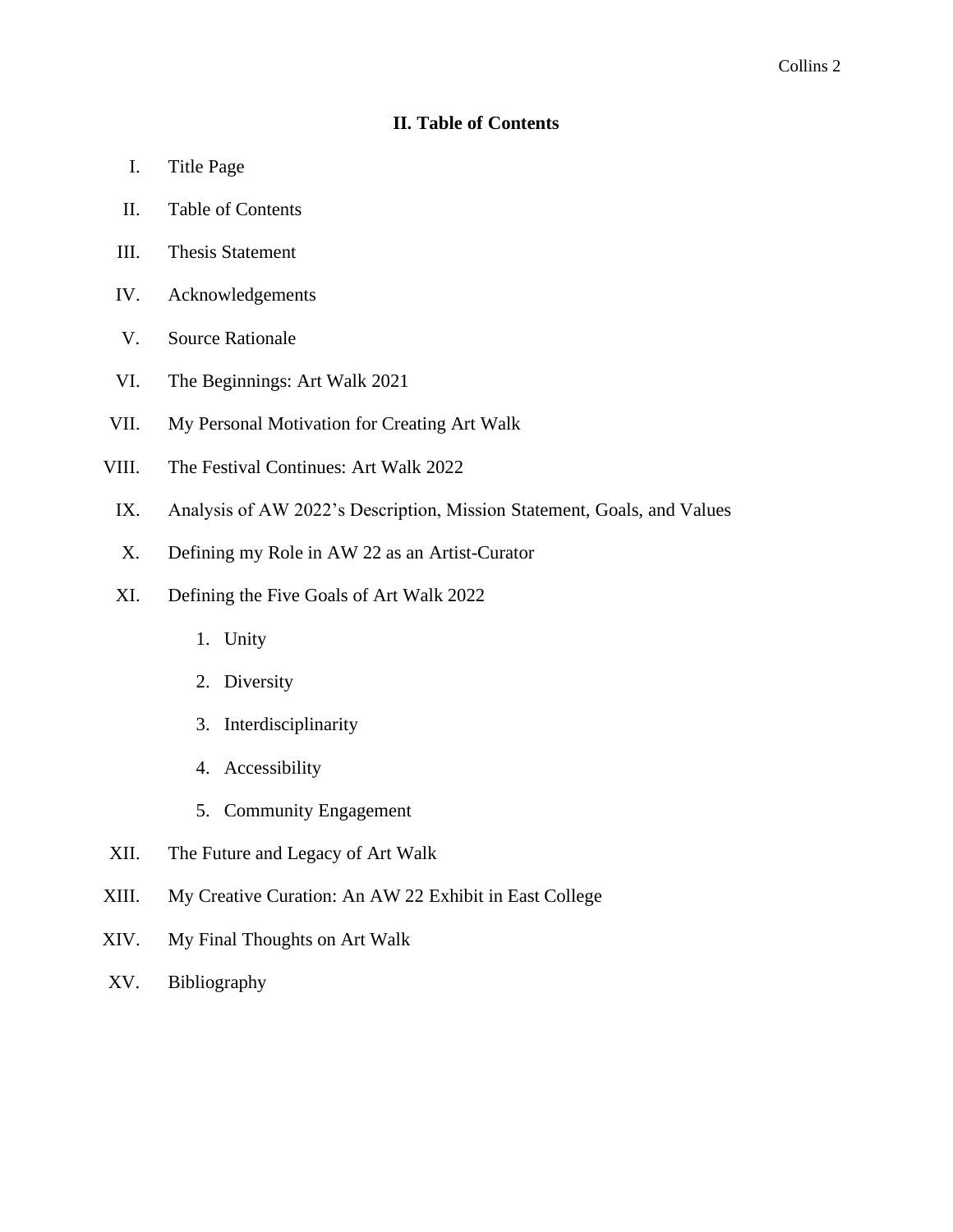### **III. Thesis Statement**

My thesis project consists of three parts: research, organization of Art Walk 2022, and an original curation. It begins with researching community engagement, interdisciplinary studies, general arts administrative skills, and artistic curation. Using this research, I will facilitate and manage an arts festival (Art Walk 2022) that focuses on interdisciplinary projects created by various students at DePauw. Further. during Art Walk 2022, an installation of original art will be produced and displayed that synthesizes past projects with new ideas. This combination of theory and practice will help me synthesize the many, varied roles of an artist-curator and will allow me to enact and fulfill my artistic values and vision.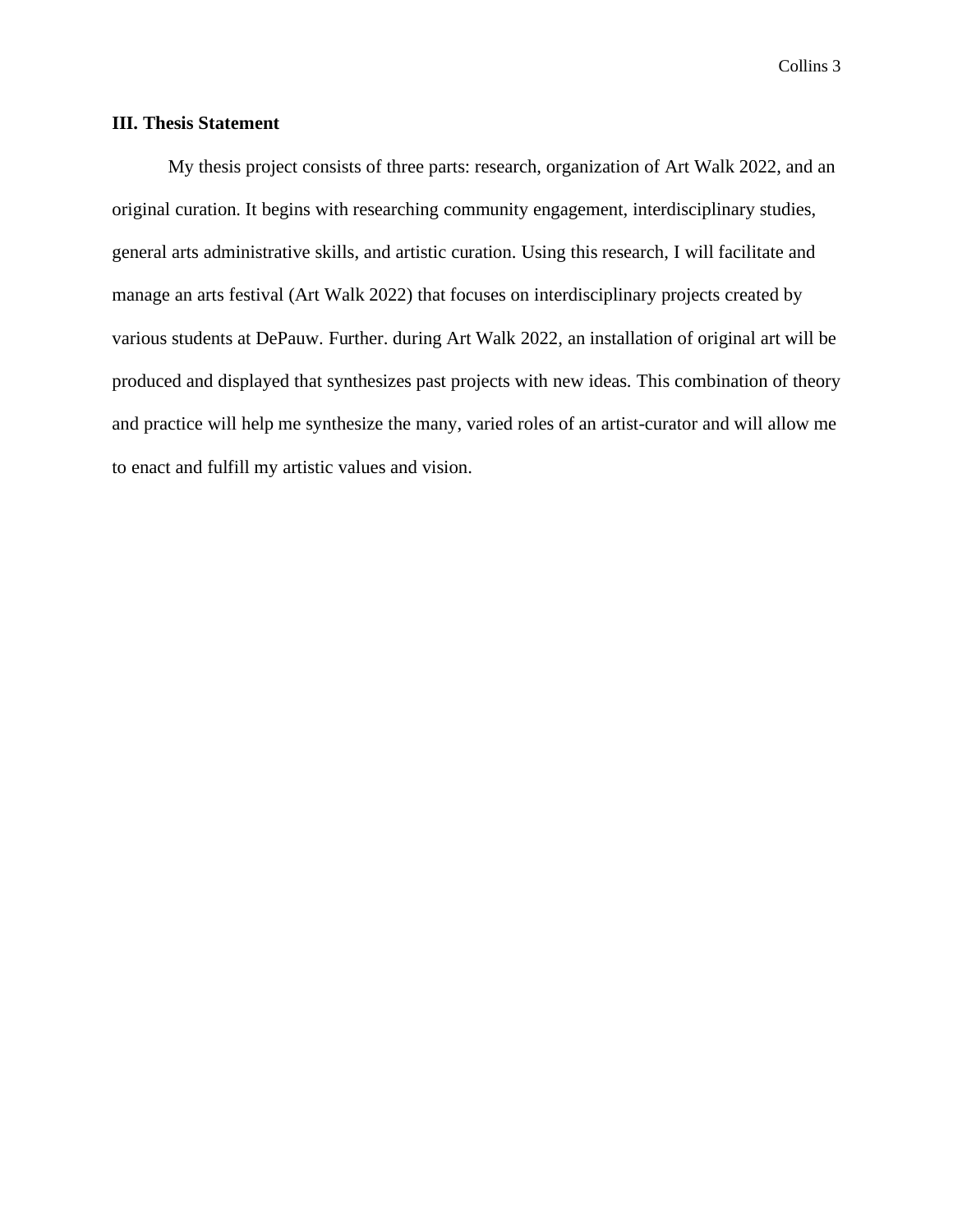## **IV. Acknowledgements**

A special thank you to my thesis committee, Dr. William Pearson (thesis advisor), Dr. Eliza Brown (first reader), and Professor Andrea Sununu (second reader) for their support and encouragement during the organization of Art Walk 2022 and the writing of this thesis. Moreover, I'd like to thank Professor Beth Benedix (my unofficial third reader) for always being there to chat about my creative and logistical problems.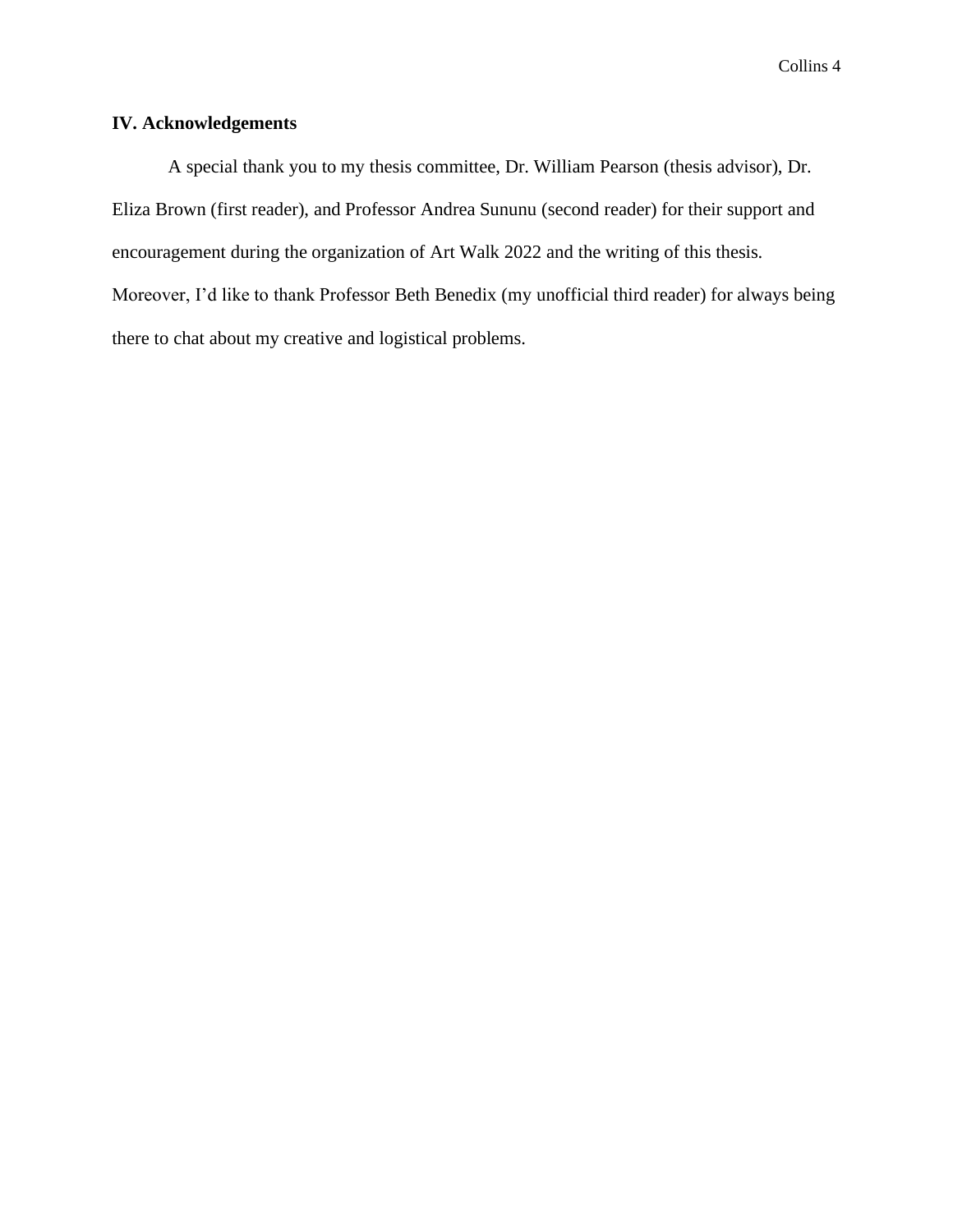#### **V. Source Rationale**

In this thesis I use mainly one book and two interviews I conducted to support and contextualize my decisions surrounding Art Walk 2022. Larkin Sanders' book *The Creation of the Taneycomo Orchestra* provides a guidebook for other artists interested in organizing music or arts festivals. By using a book that has similar goals and values to Art Walk 2022, I was able to relate her ideas and advice accurately and easily to our planning. Moreover, this book is easily digestible in content and reader-friendly: it is written in a conversational tone and is not filled with technical jargon. The two interviews I conducted were with Alejandro Acierto (an artist, curator, and performer) and Amanda DeBoer Bartlett (the founder of Omaha Under the Radio, a non-profit performance festival). By discussing this festival and thesis with these two working artists, I was able to compare Art Walk 2022 to their own professional initiatives. Overall, by using Sanders' book and these two interviews, I was able to discuss my arts festival with artists in the professional world and learn how to let Art Walk grow and prosper from people who understand what is required to organize large-scale events.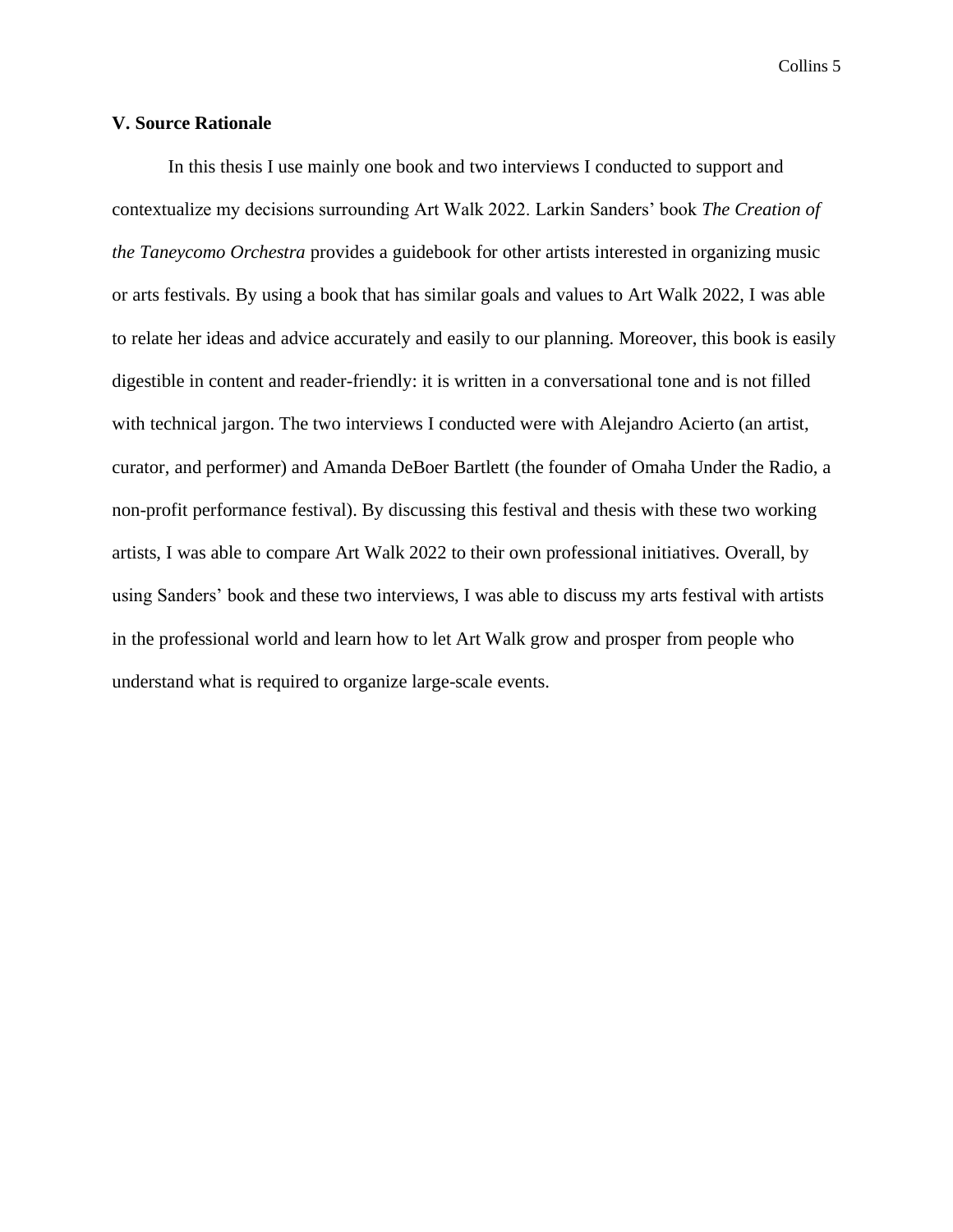#### **VI. The Beginnings: Art Walk 2021**

In September of 2020, I approached the Contemporary Ensemble Club board with an idea to create an event based off Ellen Reid's *SOUNDWALK* in New York City's Central Park. 1 Reid's project uses a phone application that tracks your location as you walk through the park: where you walk determines what music the application played.<sup>2</sup> I thought that this innovative and interactive sound experience could be translated to the campus of DePauw during a year with so few live performances. However, after some discussion, the Contemporary Ensemble board decided that we did not have the resources, time, or knowledge to create an application of that capacity. Therefore, to create an event that remained in the spirit of Reid's but was also accessible and technologically feasible, we thought of Art Walk 2021 (AW 2021). Our event would place yard signs all over the campus with QR codes that would link visitors to different virtual art exhibits created by DePauw members. We created a website that housed all the exhibits and had an interactive map so people off campus could still "walk" around campus and explore the exhibits.<sup>3</sup> AW 2021 was open to all artistic disciplines and mediums and allowed us to showcase any type of art using a virtual platform.

Here is our original elevator pitch, written in October of 2020:

The DePauw Art Walk, facilitated by the Contemporary Ensemble, consists of a campus wide virtual artistic "scavenger hunt." On a specific day or set of days next semester, artistic events will unfold all throughout campus at designated locations. Each exhibit will focus around a different artistic medium or mode of expression, ranging from live musical performances to interactive sculptures or poetry readings.

<sup>&</sup>lt;sup>1</sup> The 2020-21 Contemporary Ensemble club board consisted of President Abby Foehrkolb '21, Vice President Genevieve (Mary) Miedema '21, me as treasurer, and our club advisor Professor William Pearson. By October 2020, this board would become the Art Walk 2021 board with additional members Caleb Wiggins and ITAP intern Jun Hong.

<sup>2</sup> Ellen Reid, "SOUNDWALK," accessed December 7, 2021, https://www.ellenreidsoundwalk.com/.

<sup>3</sup> DePauw Contemporary Ensemble, "Art Walk 2021," *Art Walk 2021*, accessed December 7, 2021, [https://sites.google.com/view/artwalk2021/home.](https://sites.google.com/view/artwalk2021/home)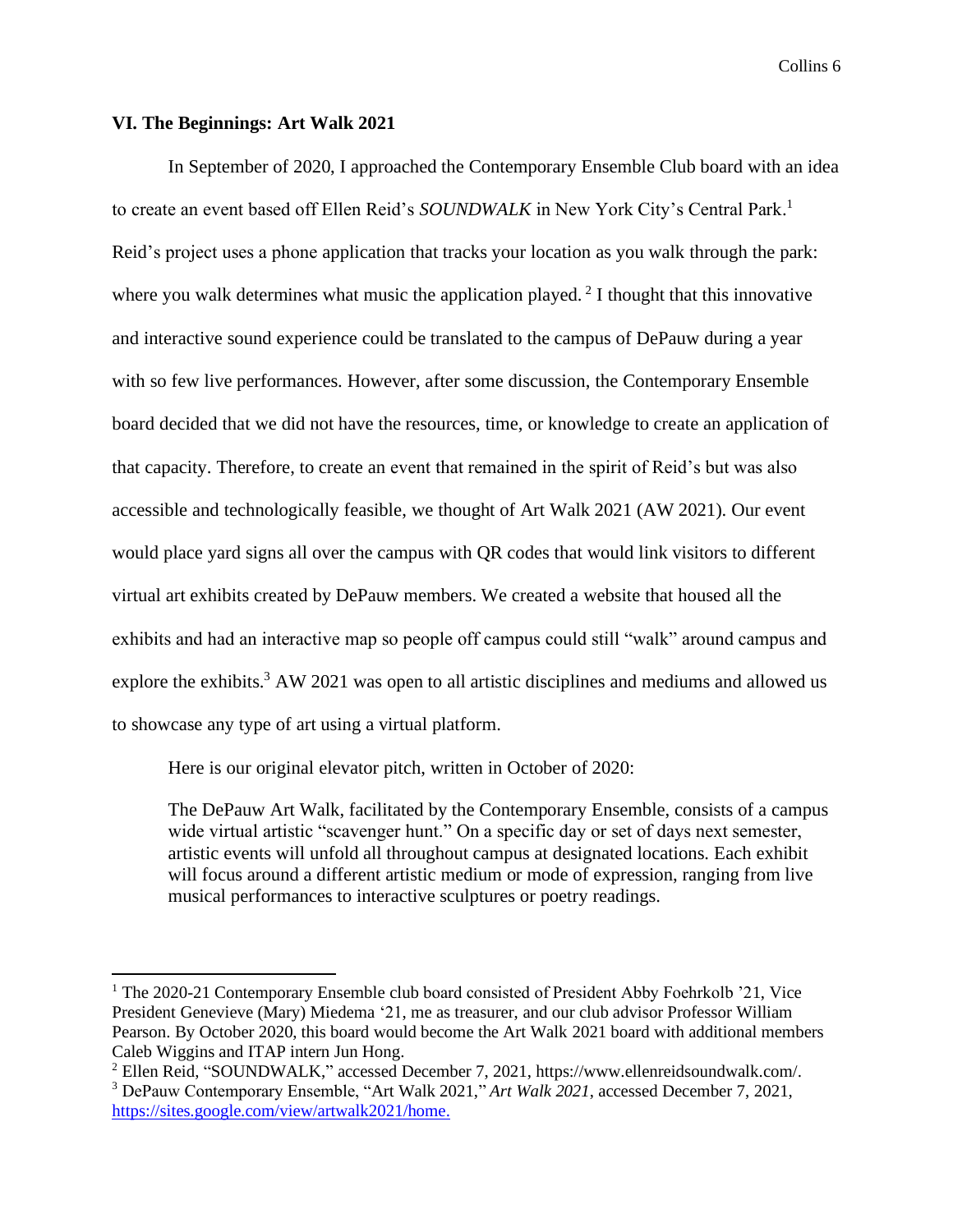To accommodate both social distancing and remote learners, we are looking for ways to bring this event online by means of an app, an interactive map, QR codes, etc. Each designated location could have a QR code or pin on the virtual map that students could click on to view the event occurring.

We would like to involve as many different art forms as possible, including but not limited to, dance, music, poetry, writing, sculpture, or any combination of mediums possible. Events can involve multiple people or singular individuals. They can be live events or prerecorded.<sup>4</sup>

The inaugural AW 2021 took place April  $16<sup>th</sup>$  to  $18<sup>th</sup>$  and aimed to showcase all types of art during a year with few opportunities to do so because of the many coronavirus restrictions. Through many emails, class visits, and posters, we reached out to DePauw students for their art submissions and ultimately displayed about 30 exhibits and produced 10 live music performances. The exhibits we presented in AW 2021 were diverse, ranging from large-scale public size murals to unpublished student compositions and original poetry. Moreover, the live performances included a range of formats and styles, including a jazz concert, a work for bass saxophone played by multiple people, and improvised electronic music.<sup>5</sup> For many DePauw students, Art Walk weekend in 2021 was one of, if not *the only*, chance to perform live and exhibit your projects to the broader community. In the weeks following AW 2021, we heard from countless students about how important that weekend was for them. And soon we started to hear from Greencastle community members about how much they enjoyed walking through campus and scanning art exhibits.

For example, a Greencastle community member came up to me at a table I was hosting for the Contemporary Ensemble club at a trick-or-treat event in fall of 2021. We had an Art Walk poster on the table and after she saw it, she began telling me about her and her kids' experience of that weekend. Both the mom and the kids loved walking around and trying to find the next

<sup>4</sup> Elena Collins, "Elevator Pitch," written October 2020.

<sup>5</sup> Contemporary Ensemble, "Schedule of Events," *Art Walk 2021*.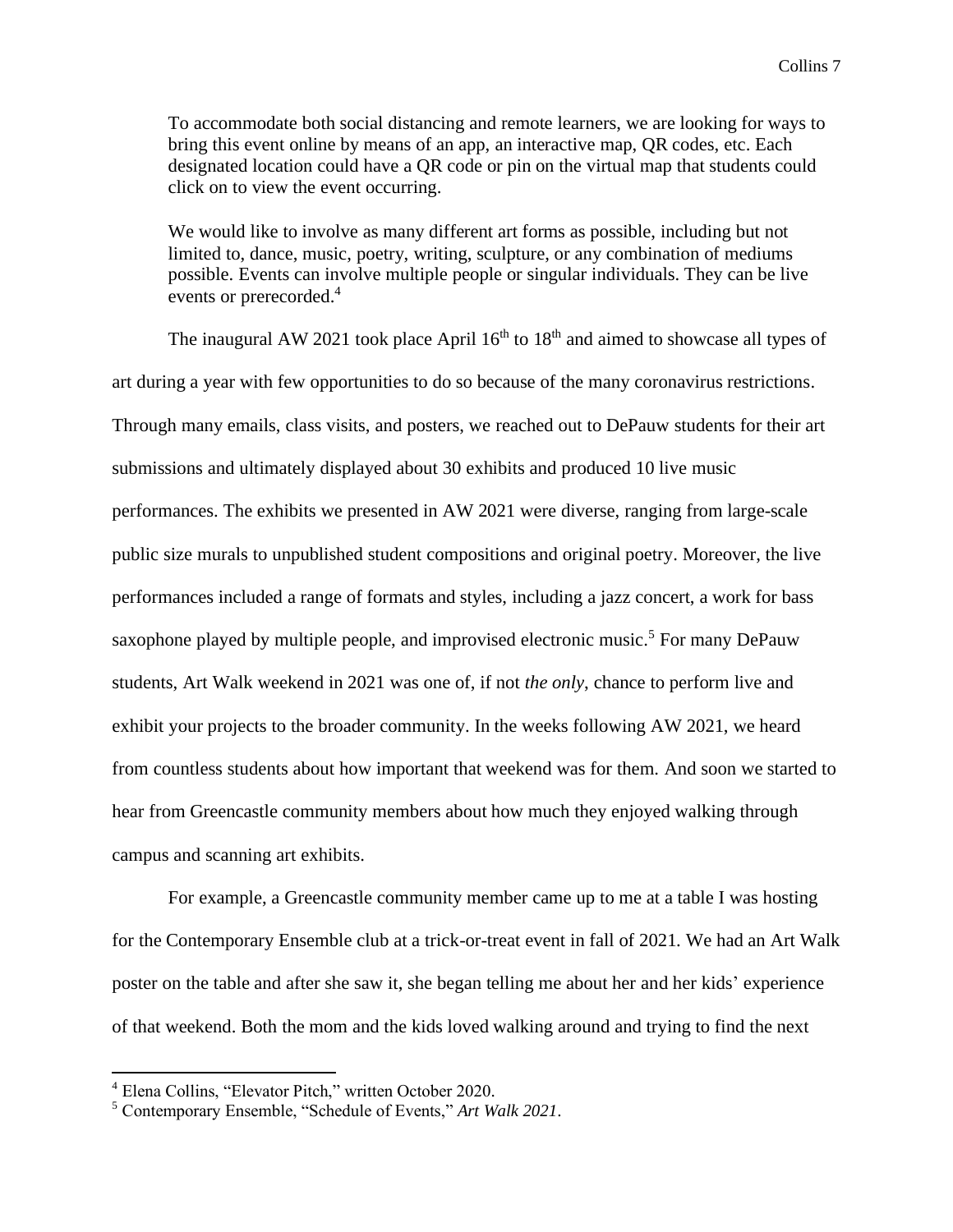yard sign to scan and see what the exhibit was. They expressed that they were excited to hear that it was happening again: she even pulled out her phone to mark the dates for Art Walk 2022 (AW 2022) in her calendar. This and many other experiences like it have shown me how much the DePauw community and larger Greencastle one appreciated this event and have encouraged me each day as I plan this year's festival.

#### **VII. My Personal Motivation for Creating Art Walk**

Larkin Sanders poses a question in the beginning of her book about creating her Taneycomo Festival Orchestra that asks organizers to define their personal motivation behind creating their event: Why? Why should they (the audience) attend? And why is it important to them and to the creators?<sup>6</sup> Personally, I would add, why are you (the organizer) creating this event? With AW 2021, we originally wanted to provide a platform for DePauw students to showcase their projects. Since the pandemic sadly halted many projects, performances, exhibitions, and so much more for musicians and artists in both academic and professional spheres, AW 2021 was a chance to finally let them occur. However, as the organization of Art Walk 2022 began, my answer to this question changed. I am now creating this festival to leave a legacy behind after I leave: I want this interdisciplinary festival to continue past 2022 and become a staple in the DePauw community. Throughout my time here, this university lacked an event of this kind, and I think a school like ours—a small, liberal arts university that prides itself on well-rounded, community-focused creative work and research—needs an Art Walk.

While researching this event and discussing it with faculty members at DePauw, I found out that Art Walk is not the first interdisciplinary arts festival that DePauw's campus has seen.

<sup>6</sup> Larkin Sanders, *The Creation of the Taneycomo Festival Orchestra: The Performer's Field Guide to Music Festival Foundation* (South Carolina: CreateSpace Independent Publisher, 2016), 11.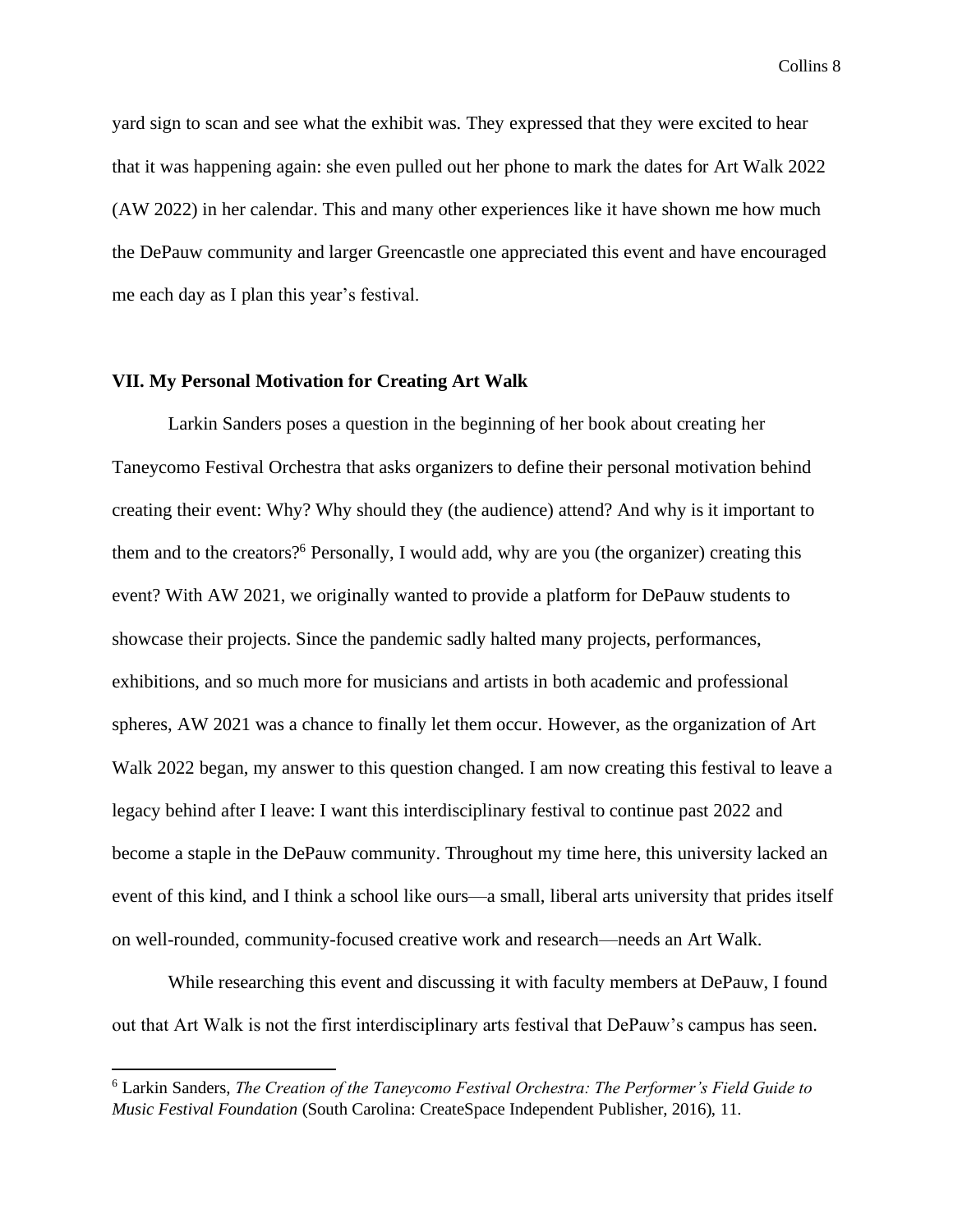ArtsFest, according to Ron Dye (DePauw professor in the English Department) who was one of the founders of this event, was an annual week-long festival that started around 2002 and lasted until about  $2017<sup>7</sup>$ . This event was run mainly by faculty and encouraged interdisciplinary collaborations between professors and departmental leaders. There was involvement from almost every artistic discipline on campus, performances by the School of Music, and involvement from Greencastle community members. While ArtsFest mirrors many values and goals of Art Walk, such as interdisciplinarity, community engagement, and collaboration, it centered on the faculty and staff rather than the students as Art Walk does. When I entered DePauw ArtsFest was not occurring anymore because of various issues, including professor sabbaticals and staff administrative reconstruction, and so I saw a gap in creativity and collaboration and wanted to start something new.

When I interviewed Amanda DeBoer Bartlett (founder of Omaha Under the Radar festival) and shared this vision with her, she supported and elaborated on my answer while warning me about "artistic arrogance." She loved that I wanted to provide DePauw with something it did not have before: she understands this feeling—this "compulsion" as she describes it—to organize events and create something valuable in a community. <sup>8</sup> However, she warned me that communities are often more complex than I realize, and that I cannot assume that other people want this event or that other people feel its need. This "artistic arrogance" is when organizations take the viewpoint that they are "saving" a community with their events: they feel that they are necessary to the community and believe their importance is greater than it is.<sup>9</sup> This feeling often leads organizers to create something that is not needed in a community or not the

<sup>7</sup> Ron Dye, unrecorded interview by Elena Collins, March 16, 2022.

<sup>8</sup> Amanda DeBoer Bartlett, Zoom interview by Elena Collins, October 18, 2021, 40:10.

<sup>9</sup> Bartlett, Zoom interview, 44:20.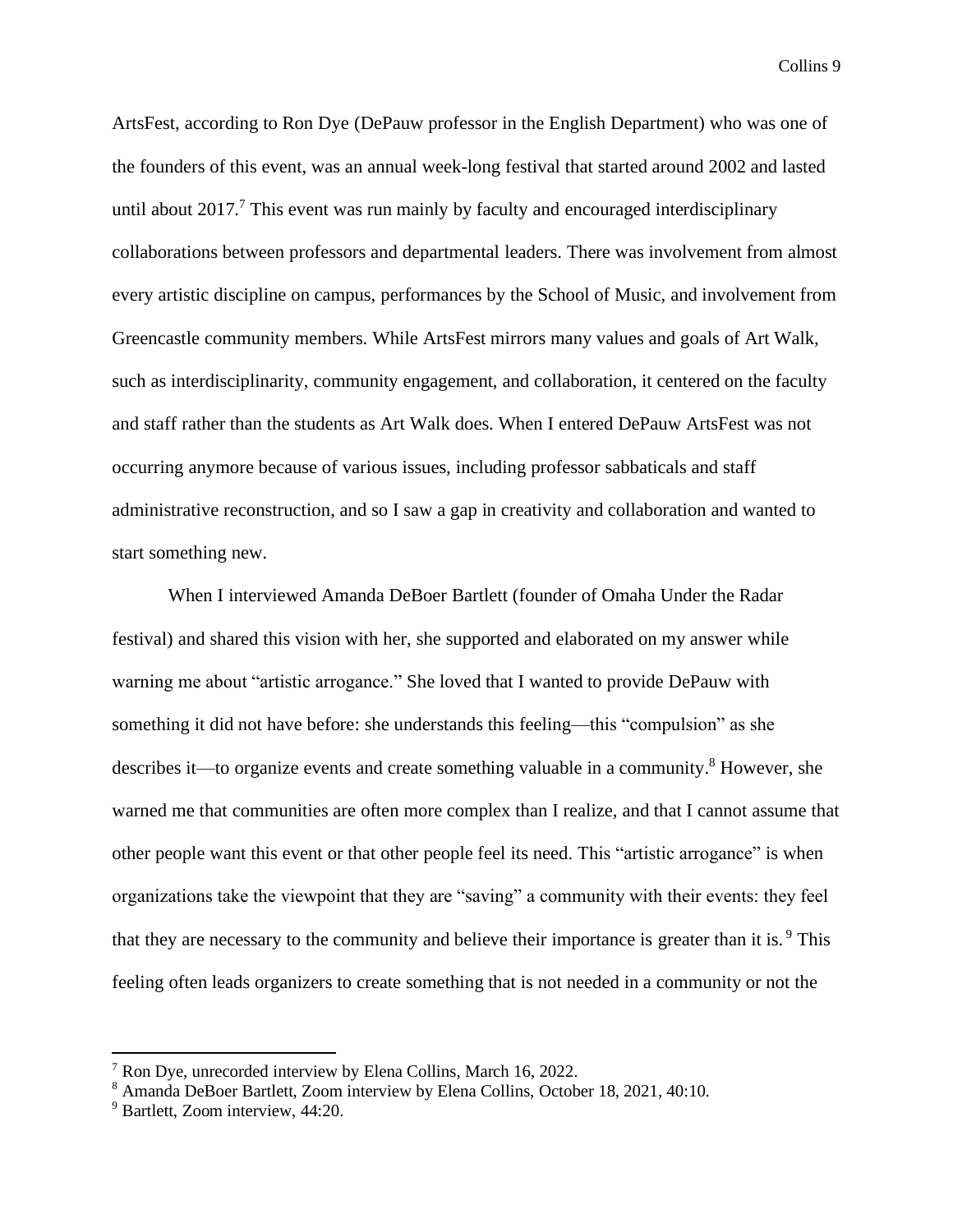right fit for a group. As I was drawing up the goals, mission statement, and vision for AW 2022, I stayed away from any arrogant language and reframed this festival as a creative *opportunity* for DePauw students and community members, placing the creative agency and freedom in *their*  hands.

#### **VIII. The Festival Continues: Art Walk 2022**

Remaining consistent with the values of AW 2021, AW 2022 will focus on being physically accessible during the pandemic and providing a platform for creative members of our community. This year we are imagining this weekend as a *festival* that focuses on in-person, physical art installations and performances.<sup>10</sup> According to the Oxford English Dictionary, one definition of a festival is an "organized series of concerts, films, plays, or other themed events, typically held annually or every few years in the same place."<sup>11</sup> This type of artistic festival is often associated with churches or religious events and frequently led by community organizations or members. With this definition in mind AW 2022 fits into the description of a festival: it is an annual, organized series of artistic exhibits of many mediums and is an event that we hope continues to grow for many years to come. It is also tied to a central community and physical location, the DePauw University campus, and led by the students. Calling this weekend a festival also reflects our new goals of becoming a more community-focused event, both within DePauw and the Greencastle community.

#### **IX**. **Analysis of AW 2022's Description, Mission Statement, Goals, and Values**

<sup>10</sup> DePauw Contemporary Ensemble, "About," *DePauw Art Walk*, accessed December 7, 2021, [https://dpuartwalk.com/.](https://dpuartwalk.com/)

 $11$  "festival, adj. and n," OED Online, accessed January 9, 2022, [https://www.oed.com/view/Entry/69567?redirectedFrom=festival.](https://www.oed.com/view/Entry/69567?redirectedFrom=festival)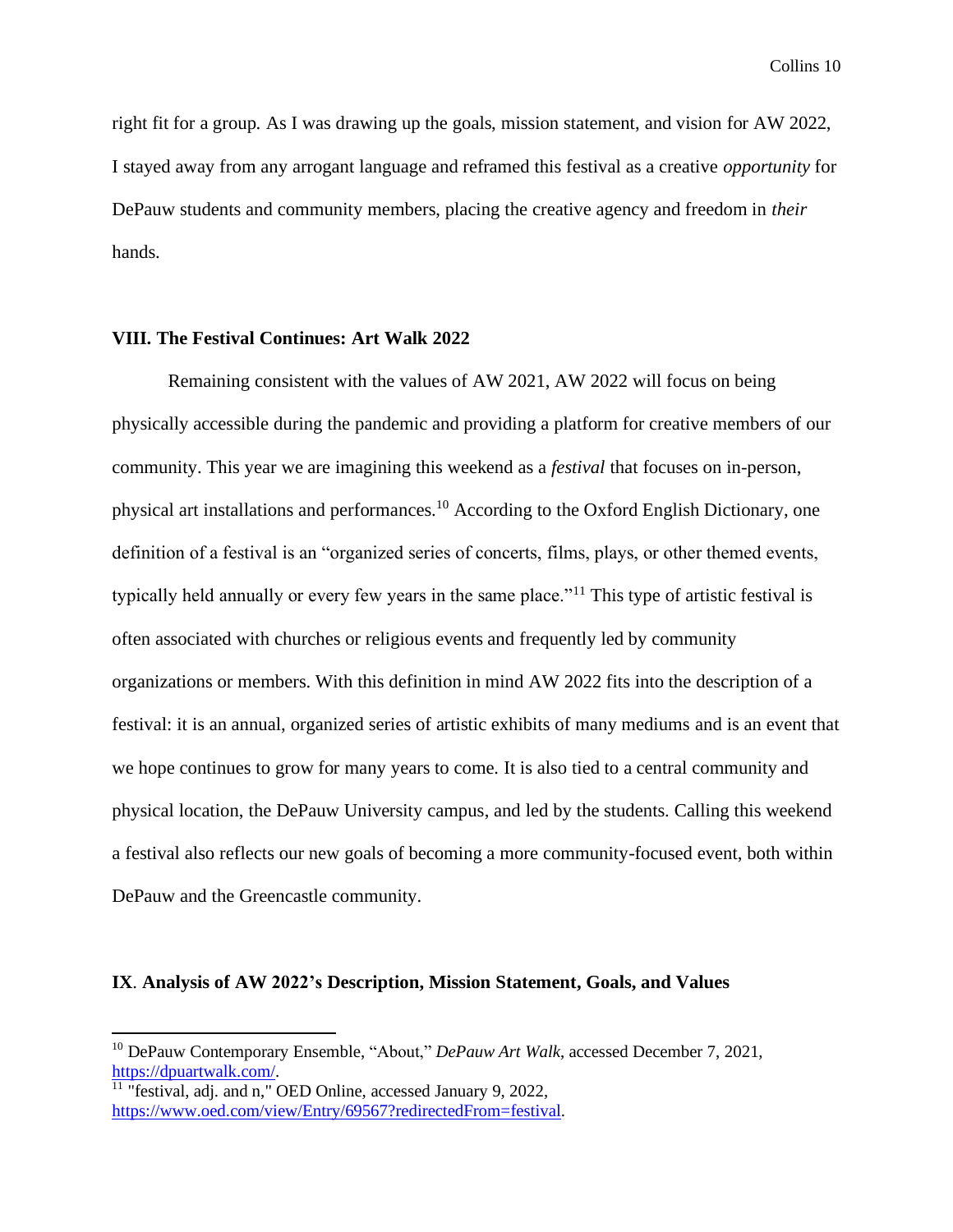Our website (dpuartwalk.com) contains an "About" page that gives a brief description of our event, mission statement, goals, and values. We begin with a description of our event that provides context for readers and interested participants regarding the history and purpose of our festival. It reads:

After the success of Art Walk 2021 last spring, the group has gotten back together, added new members, and begun planning the next Art Walk, scheduled for April 29th to May 1st of 2022. This year we plan to create an arts festival that has mostly live components: live performances, in-person art exhibits, live artists talks, etc. Participants can either submit their own individual work or elect to collaborate on an interdisciplinary project. For the latter submission, individuals from different disciplines will be paired together to create a collaborative project or installation.<sup>12</sup>

This description allows visitors of our website a quick and easy way to learn what this

event is and how they can contribute. Next on our website we state our mission statement that

further contextualizes our description with specific goals and values that we hold:

We believe that Art Walk expresses the values that a Liberal Arts education strives to achieve: an education filled with creativity, interdisciplinary projects, and collaboration. Art Walk provides DePauw students with the opportunity to enhance their education with creative and intellectually stimulating projects created *for and by* DePauw students. Through any medium, inspiration, or collaborative process, participants in Art Walk will leave the event with a sense of ongoing creative inspiration.<sup>13</sup>

While our mission statement gives readers all the necessary information, it can be seen as long and wordy. According to Larkin Sanders the mission statement should provide one sentence describing what the organization does, one sentence to elaborate on the functions, and one to invite the audience to attend.<sup>14</sup> With this format in mind, our mission statement seems long and vague; however, I believe that our description and mission together provide the full context for AW 2022 and clearly details what our goals and functions are as an organization. We state what

<sup>12</sup> Contemporary Ensemble, "About," *DePauw Art Walk*.

 $13$  Ibid.

<sup>14</sup> Sanders, *Taneycomo Festival Orchestra,* 19.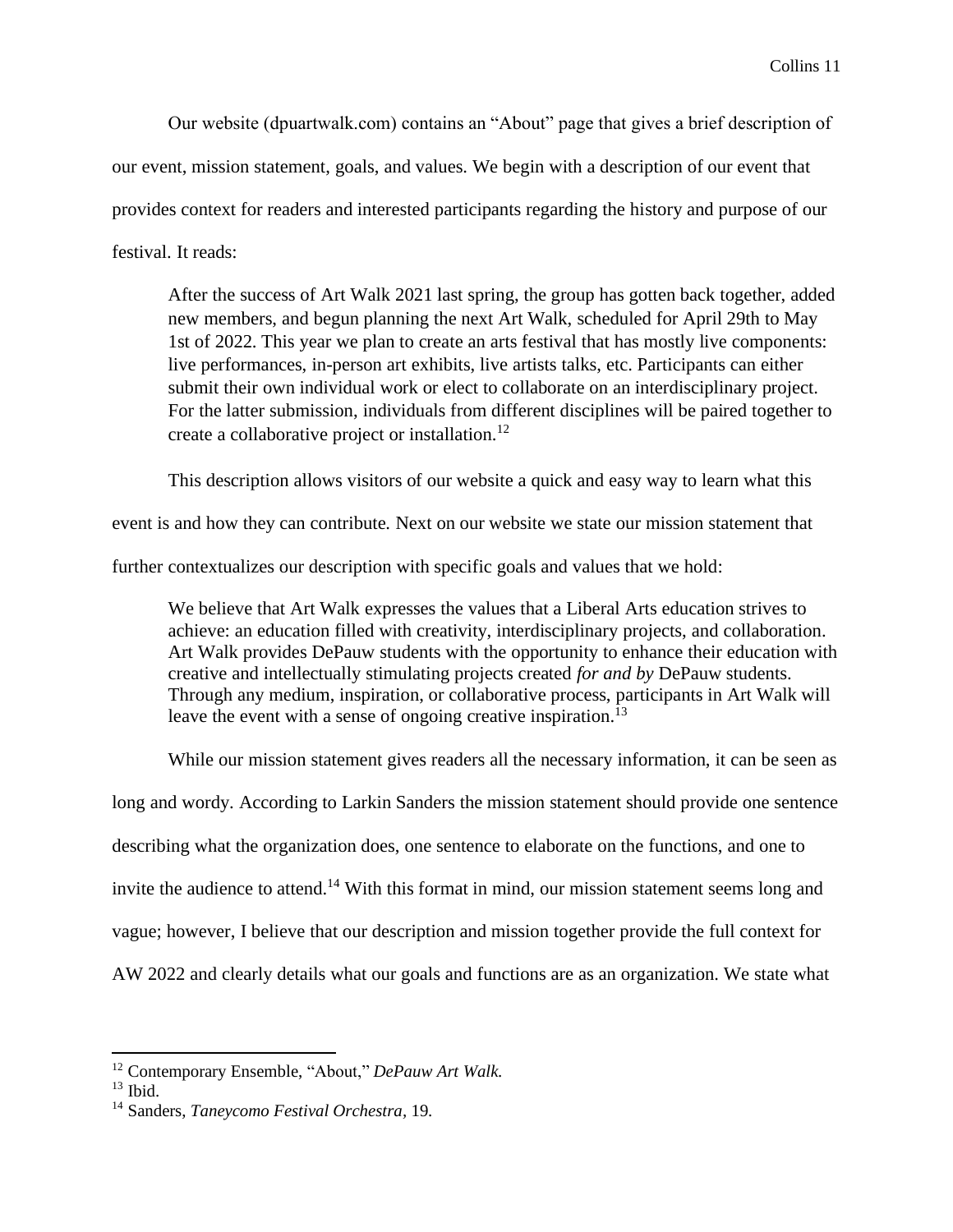the art festival consists of, how people can participate, and even why we are doing it. Thus, we

give the necessary information, albeit in a long-winded way.

After the description and mission statement, our website lists the main goals of our

festival that we as a board wrote and voted on during fall of 2021:

- To provide a platform for the DePauw community to showcase their artistic talents across multiple disciplines and ultimately bring together the various communities present at this university
- To offer the DePauw and Greencastle community with an educational and engaging weekend of artistic exploration
- To inspire creativity and collaboration among individuals
- To explore the interdisciplinary project opportunities found within the various departments at DePauw
- To begin building a better connection between DePauw and the Greencastle community.<sup>15</sup>

When she began organizing her festival, Sanders began with six goals in mind that

encapsulated the purpose of TFO: in general their focus was on making and performing music,

providing the community and the musicians with music, and promoting classical music

specifically.<sup>16</sup> Our goals mirror her formatting by each beginning with an infinitive and similarly

focus on creating interdisciplinary collaborations, providing art and inspiration to DePauw and

Greencastle members, and promoting individual creativity. The "Goals" section of our website

and other organizations like us provide viewers with context as to why we are putting on this

event.

Sanders' website for TFO also has a values section that further articulates their reasoning

behind their goals.<sup>17</sup> I mirrored AW 2022's values off hers as well. Ours read:

- o To focus on creativity and collaboration for the betterment of our education
- o To create meaningful projects and exhibits that inspire ourselves and those who interact with them

<sup>15</sup> Contemporary Ensemble, "About," Art Walk 2022,

<sup>16</sup> Sanders, *Taneycomo Festival Orchestra,* 5.

<sup>17</sup> Taneycomo Festival, "Mission, Vision, and Values," *Taneycomo Festival Orchestra*, accessed January 22.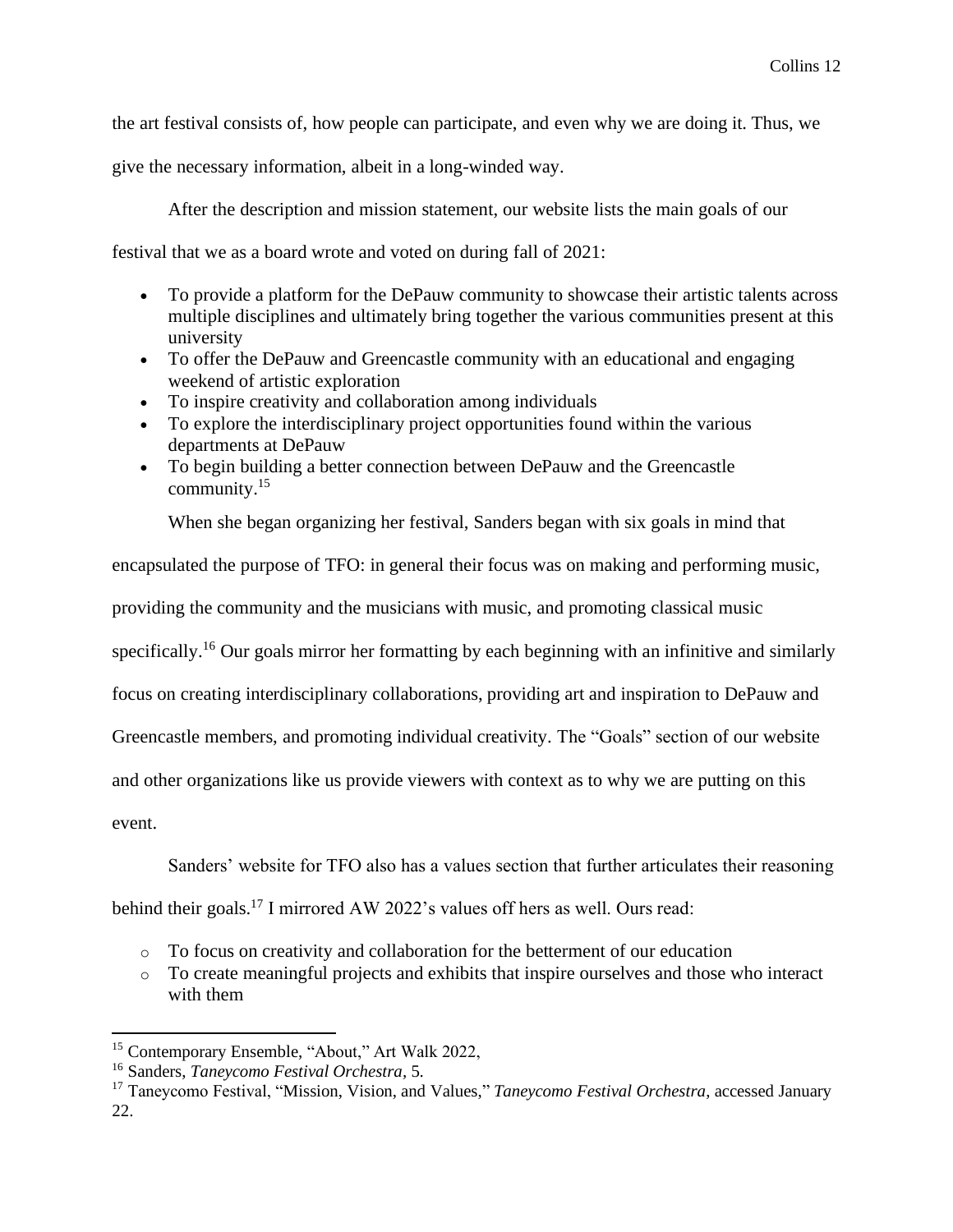- o To build a connection between the School of Music and the College of Liberal Arts
- o To create a space that actively includes people of all races, cultures, genders, sexualities, and abilities
- o To create a student-generated, student-run art experience which encourages unrestricted creativity and inspiration. 18

Our values center on being inclusive, interdisciplinary, collaborative, and accessible. Together our description, mission statement, goals, and values allow our organization to articulate what, why, and for whom we are creating this event. It allows viewers to see precisely what we stand for and why, and it helps us spread a bigger message about Art Walk: our event has a greater goal than simply displaying art — we want to impact the community and make a difference on this campus. Ultimately, by using Sanders' advice in her book to both guide and analyze our mission, goals, and values, we (the AW 2022 board) were able to create an effective "About" section on our website that provides interested people with the necessary information.

#### **X. Defining My Role in AW 2022 as an Artist-Curator**

In this section, I want to describe my role as an artist-curator of AW 2022. To do this, I will first recount the history of traditional museums and the developments that have occurred in these spaces. Then I will show how these changes in museum spaces result in developments in curatorial practices, blurring the boundaries between an artist and a curator.

Overtime, the concept of what a museum is has developed and changed. Traditionally, museums are buildings that simply house art: visitors walk through, look at the paintings on the wall, and read the short paragraphs of information. This way of presenting art results in a relatively static and passive experience for viewers. Displaying artwork in a fixed way creates a sense of rigidity and uniformity in how people appreciate art. Alternatively, today's

<sup>18</sup> Contemporary Ensemble, "About," *Art Walk 2022*.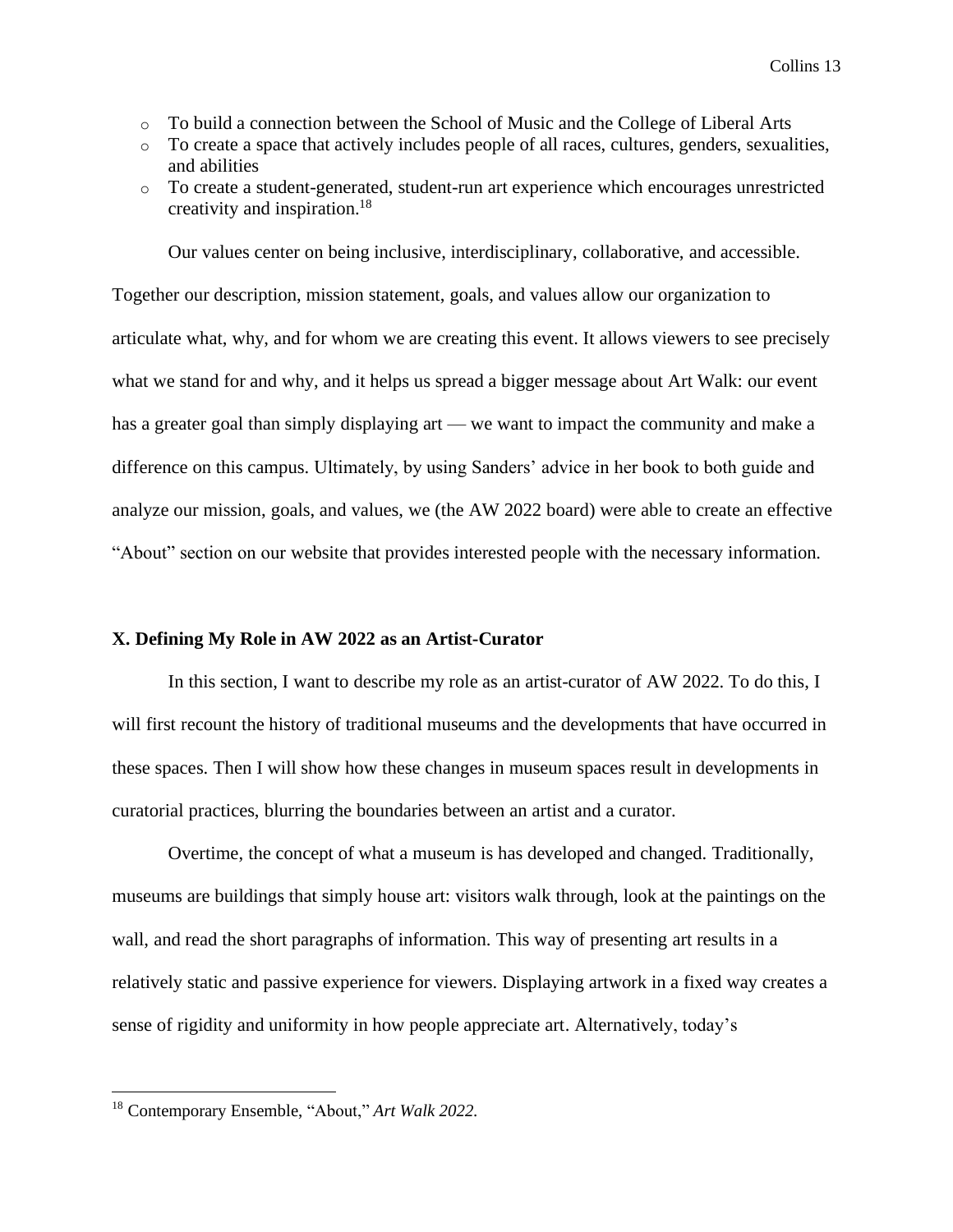contemporary art museums are often not static buildings or rooms: they are (1) interactive, (2) use multiple mediums, or (3) are in non-traditional venues. Interactive exhibits often contain elements where visitors can touch, add to, or participate in the exhibit, allowing visitors to structure their personal experience of the works. Moreover, the increase of multi-media works integrates other modes of expression from different mediums, including visual, auditory, or literary stimuli. This allows for a softening of conventions that encourages visitors to sculpt their own experience and personal connections between the subjects. Lastly, non-traditional venues, like churches, outdoor parks, cafes, or bookstores relax the inaccessible and potentially elitist air that surrounds traditional museums, thus increasing accessibility by bringing art into familiar, common places grounded in the community.

A current example of an integration of these ideas is "Van Gogh: The Immersive Experience." This exhibition is currently touring the United States and Europe, bringing Van Gogh's art to life with non-traditional venues, multiple mediums, and 360-degree projections.<sup>19</sup> Instead of placing his art in museums, this exhibit uses large convention or event centers in big cities and projects the art onto the walls, ceilings, and floors to create an immersive experience: visitors feel like they are walking straight into Van Gogh's paintings. Furthermore, visitors can experience a virtual reality tour using a headset to learn what a day in the life of an artist is like. Visitors can engage with art in a more open-ended way and can create their own interpretation of the works. Overall, this exhibit uses multiple mediums, untraditional venues, and interactive components to enhance the experience of the visitor, creating a unique and memorable viewing of Van Gogh's art.

<sup>&</sup>lt;sup>19</sup> Exhibition Hub and Fever labs Inc., "Van Gogh: The Immersive Experience," Van Gogh Exhibit: The Immersive Experience, accessed January 26<sup>th</sup>, 2022. https://vangoghexpo.com/.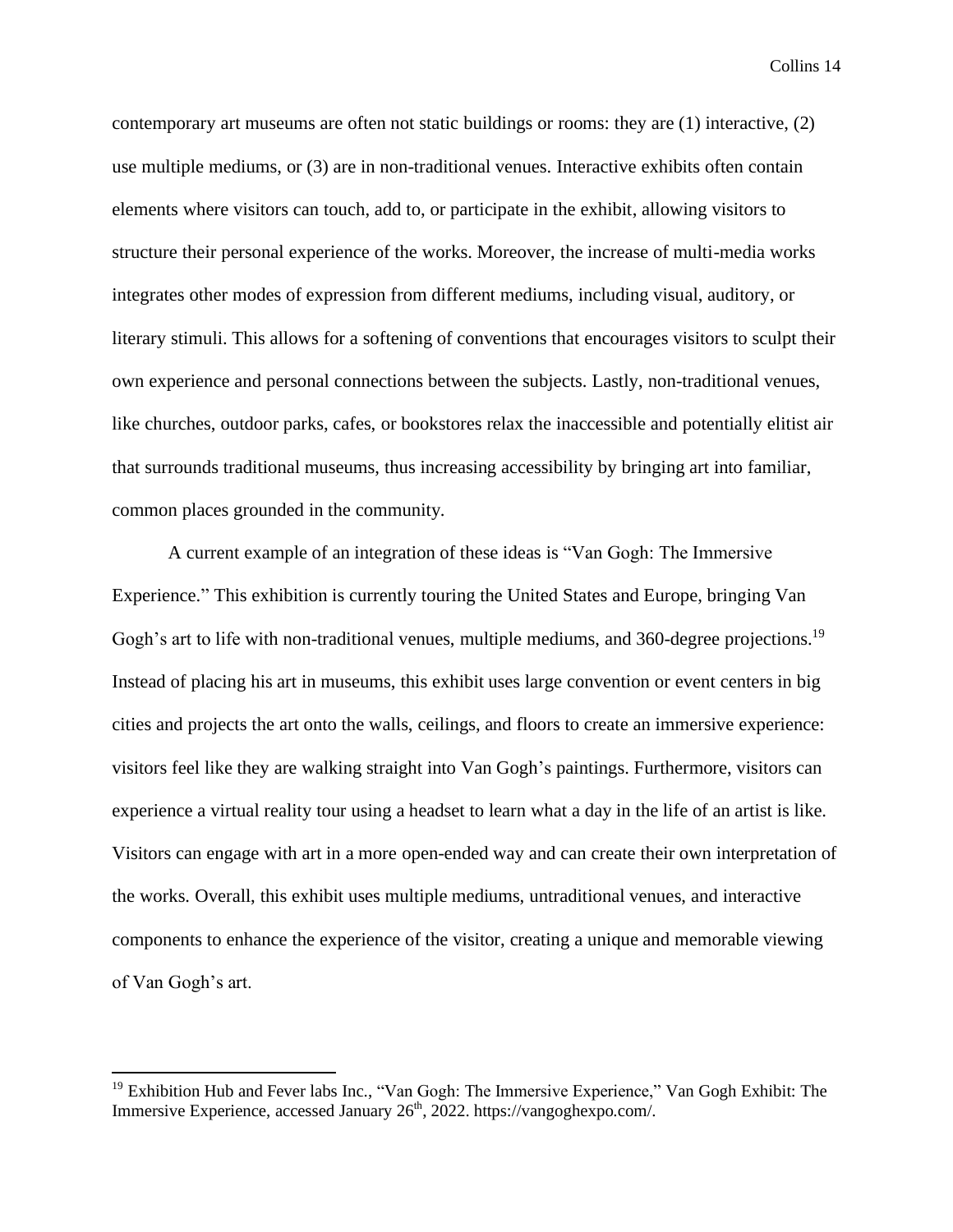As the physical spaces and methods of art presentation have changed, so did the role of the traditional curator. Historically, the term curation is broadly defined and can be applied to many fields. For example, curation is often associated with museums, but it is also used in subjects outside of the gallery, such as in media or fashion. Because of its breadth in use, curation is often defined using broad terms, such as the selection, programming, ordering, or the physical act of displaying subjects.<sup>20</sup> A curator is the person that determines what and how exhibits or installations appear to the audience. However, with modern museums that employ new presentation methods, a curator is often both physically displaying objects while making artistic choices like what venue and mediums to use, or what type of interaction should take place. The choices that a curator makes will ultimately affect the aesthetic experience of the viewer. Moreover, Lankford and Vazquez contend that "curation or programming is an art form in itself because of the ways that dissemination and display reflect one's ability to expand access to and appreciation of cultural products."<sup>21</sup> In other words, they see the curator as a creative artist who makes choices that ultimately reflect a larger message for the audience to absorb and appreciate.

Many artists and curators alike support this idea of creative curation. Vince Dziekan and Sven Mehzoud's article on the *exUrbanScreens* festival cites James Putnam's book "Art and Artifact: The Museum as Muse." Putnam (a museum curator) describes how often in modern museums "the roles of the artists and curator become blurred as the artist-curator dissolves the boundaries distinguishing exhibition design from installation."<sup>22</sup> He thinks that a modern curator

<sup>&</sup>lt;sup>20</sup> Elsa Lankford and Laura Vazquez, "Media Arts Festivals: Scholarship and Artistry in Practice," *Journal of Film & Video* 72, no. 1-2 (Spring/Summer 2020), 8.

<sup>&</sup>lt;sup>21</sup> Lankford and Vazquez, "Media Arts Festivals," 11.

<sup>22</sup> Vince Dziekan and Sven Mehzoud, "Activating *exUrbanScreens*: Applying Curatorial Design toward Affective Experience in Civic Media Spectacles," *Curator* 57, no. 4 (October 2014): 487.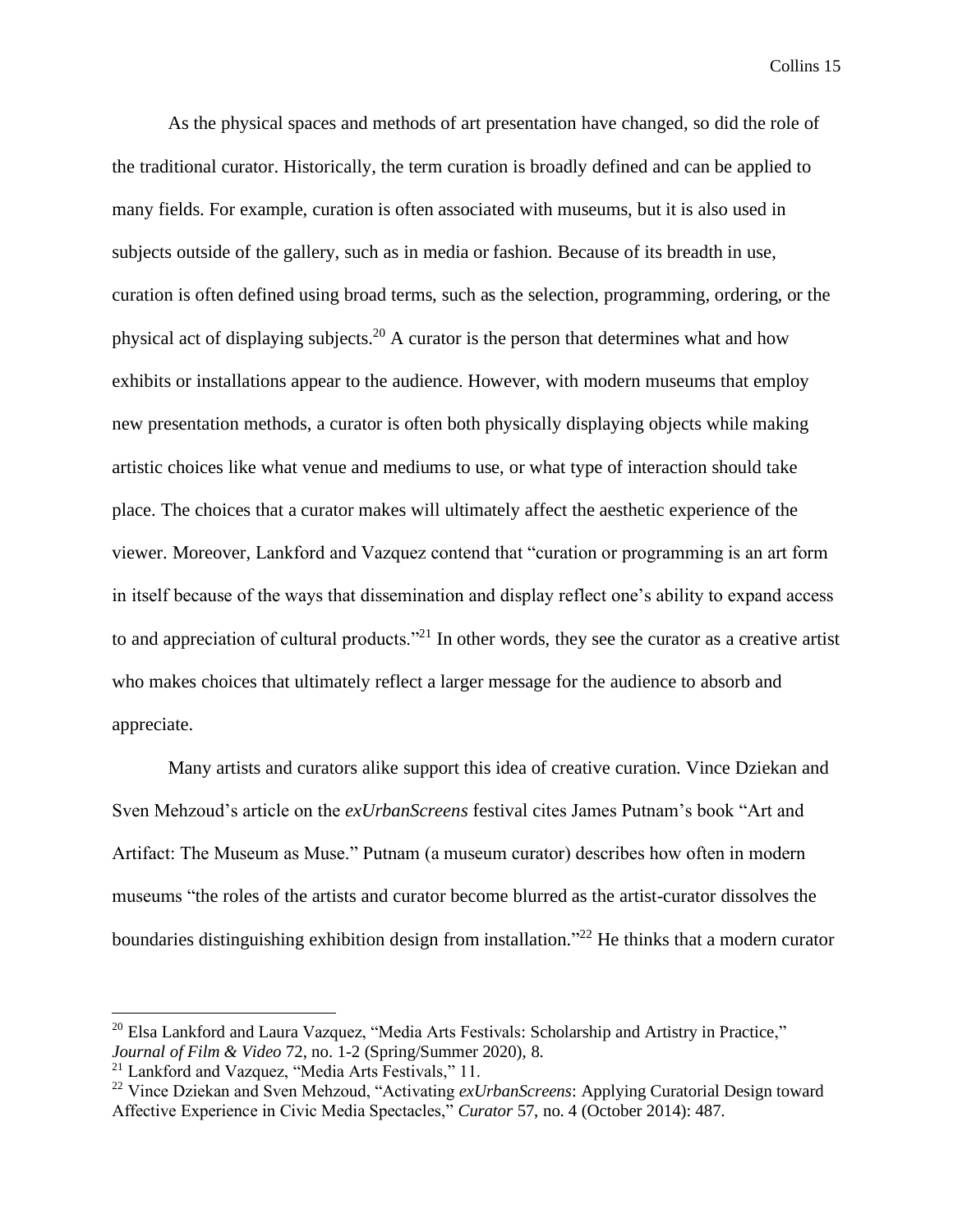makes choices that mirror how an artist makes decisions in their medium, ultimately determining the affective experience. Likewise, Alejandro Acierto (an artist, musician, and curator) and I discussed this idea. He believes that "curating is, at its core, selecting, and weeding through, and editing."<sup>23</sup> Acierto admits of curating's core attributes of physically displaying objects like the previous authors. Similarly, he also elaborates on the need for artistry in curation, because, after all, the way things are positioned determines a message for the audience. He says that "presenting a program that has some kind of idea or thread…allows us [the audience] to consider all of the components of a work."<sup>24</sup> In other words, there needs to be ideas and decisions behind the placement of subjects to create an affective experience. Thus, based on these authors and their reasoning, I will use the term artist-curator to describe the modern conception of a curator.

With their new dual identity, artist-curators are positioned to both take advantage of the benefits of modern museums and address the difficulties that arise from them. For example, nontraditional venues and the use of multiple mediums can cause oversaturated or overloaded experiences for audience members that often lack a clear message.<sup>25</sup> For example, exhibits can contain too many stimuli with not enough direction from the curators, resulting in a disjointed experience for visitors. In an attempt to solve issues like this, the curators of *exUrbanScreens*  focus on creative curating (or thinking like an artist-curator), integrating technology, creating interdisciplinary projects, and directing the viewer's attention to specific, holistic topics or themes.<sup>26</sup> They created site-specific installations in outdoor venues, have video screenings, and a virtual mobile app component.<sup>27</sup> Further, they lead walking tours and have written clear

 $^{23}$  Alejandro Acierto, Zoom interview by Elena Collins, October 29<sup>th</sup>, 2021, 12:00.

<sup>24</sup> Acierto, Zoom interview, 27:48.

<sup>25</sup> Dziekan and Mehzoud, "Activating *exUrbanScreens*, 485.

<sup>26</sup> Dziekan and Mehzoud, "Activating *exUrbanScreens*, 487-89.

 $27$  Ibid, 492.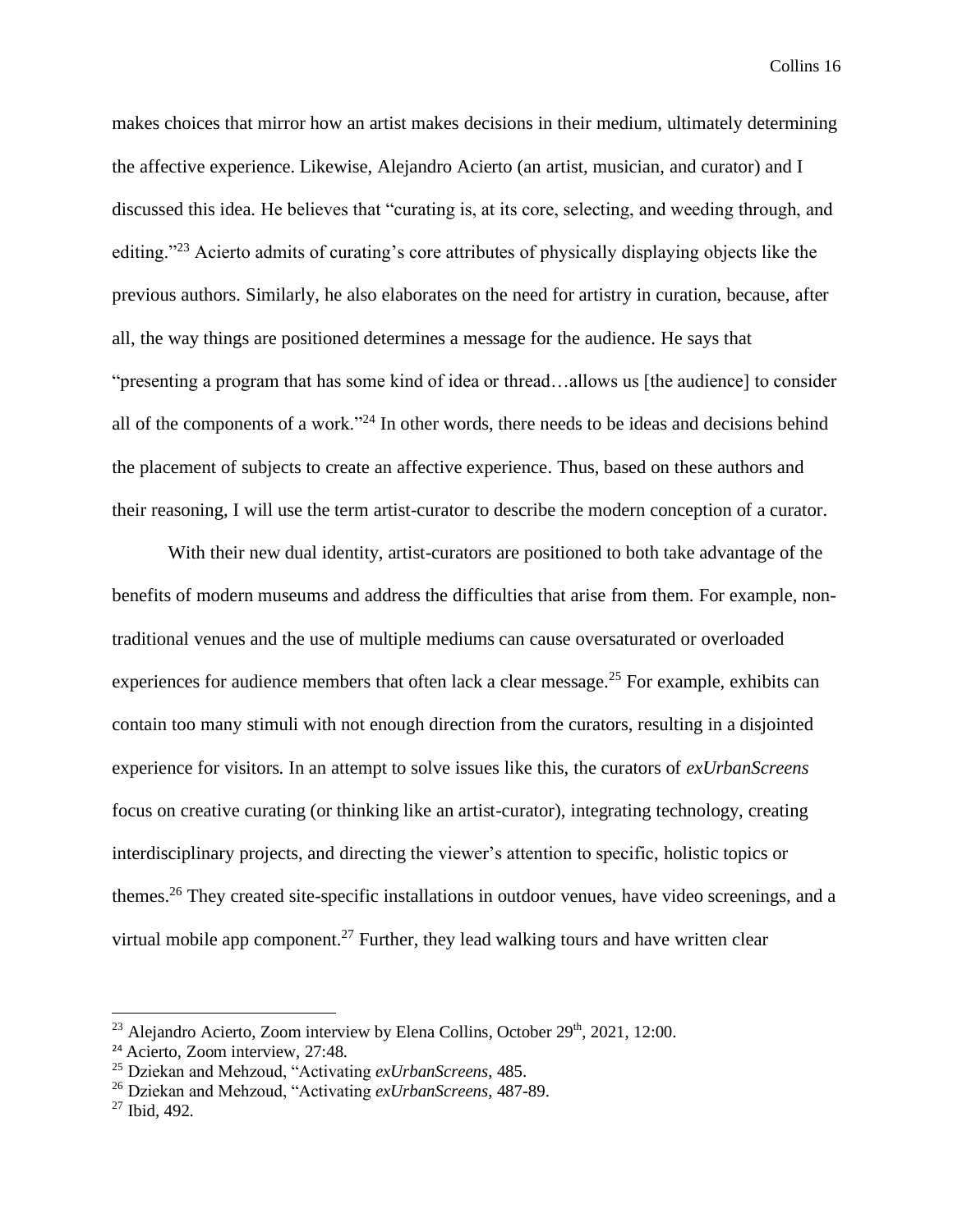messages or themes that viewers could read or hear about throughout the exhibit.<sup>28</sup> Even though they use many mediums and stimuli, they direct their audiences toward a message and connect all the various parts of the exhibit into one united whole. By keeping their audience's affective experience in mind, the curators of *exUrbansScreens* confront the issues of modern museums and create a satisfying visit for viewers.

I will face difficulties as an artist-curator for AW 2022 like those discussed above and will need to organize my approach to these challenges. Pat Villeneuve et al.'s *Dimensions of Curation Competing Values Exhibition Model: Towards Intentional Curation,* provides a useful tool for identifying what type of curatorial practice AW 2022 requires and how this can inform the organization of the festival. According to the article and the accompanying graph, there are four distinct curatorial practices: traditional, exclusive, sympathetic, and inclusive.<sup>29</sup> The X-axis of this graph describes the range of interpretation from object to audience: an exhibit that focuses on objects places the interpretation in them while an audience interpretative-focused exhibit places the power of interpretation in the audience's hands. The Y-axis illustrates the curator's role: a collaborative curation involves many curators with different viewpoints, mediums, and strategies while the lone creative side describes one person creating an exhibit based solely on their beliefs or viewpoints.

 $28$  Ibid.

<sup>&</sup>lt;sup>29</sup> Pat Villeneuve, et Al., "Dimensions of Curation Competing Values Exhibition Model: Toward Intentional Curation," *International Journal of the Inclusive Museum* 14, no. 2, (December 2021), 137.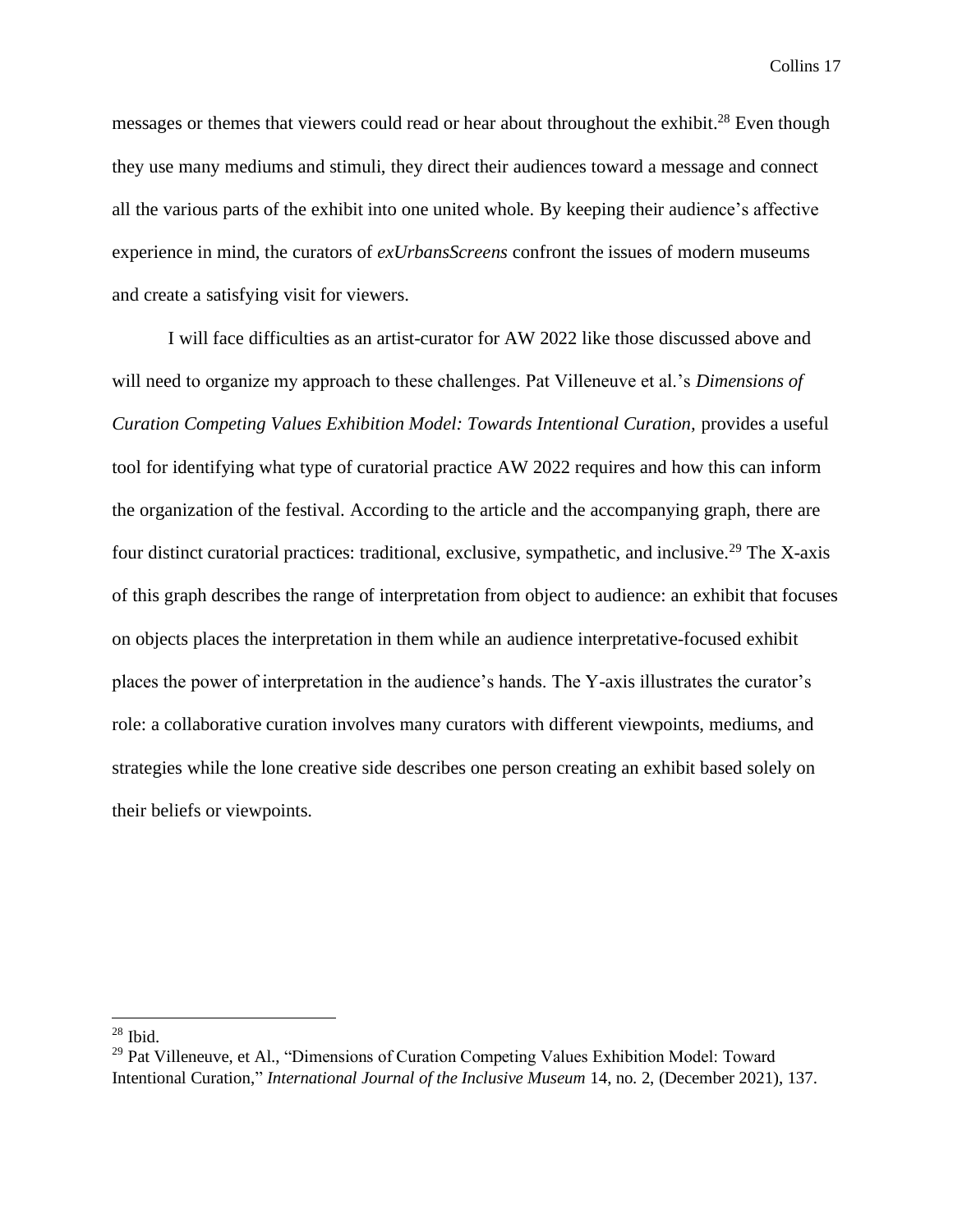

Based on these different curatorial practices, Art Walk lies within the inclusive box: it is both (1) audience interpretive focused, and (2) it uses collaborative curational methods. (1) Audience Interpretive Focus*.* AW 2022's audience will contain members from both DePauw (an academic institution) and Greencastle (a rural, small town). With this knowledge I can assume that the audience will be of various ages and backgrounds, but all share a common location and experience of DePauw—a small, liberal arts university in Indiana. I cannot assume much beyond these facts because of the diversity found at this University and within the community. Therefore, because of AW 2022's broad, diverse audience, the interpretive power will be in their hands: the interpretation of individual events or the festival is determined by the audience members themselves. One way that we make this power explicit to audiences is having interactive exhibits where visitors can actively engage with pieces, forming their own meaning and interpretation. (2) Collaborative Curation*.* AW 2022 has many participants and showcases a variety of exhibits and mediums created by many different people. Each exhibit will offer a different idea, message, or interest to the audiences: there is not a single overarching theme to the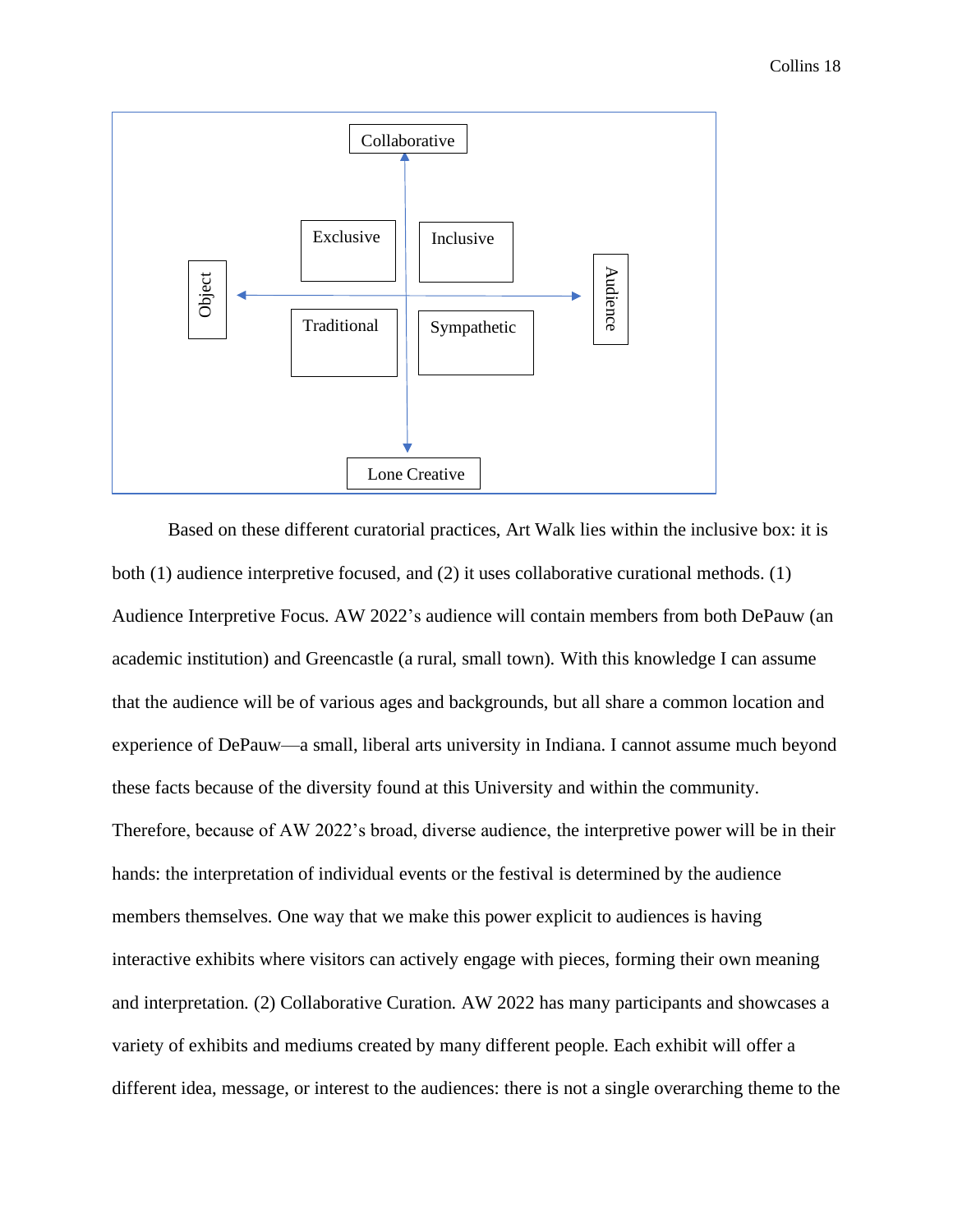festival that all exhibits tie into. Therefore, AW 2022 is an inclusive curatorial practice by using many curators to create a diverse set of exhibits that can impact a broad range of audiences.

With this inclusive categorization, I, as artist-curator of this festival, can make intentional decisions regarding all aspects of the weekend and address possible issues that we may face. Since AW 2022 will have many diverse exhibits, we may face a problem of oversaturation as discussed earlier with *exUrbanScreens*: there may be many exhibits that do not relate to each other, resulting in an overstimulating experience with an unclear message surrounding the festival. We have addressed this issue by framing AW 2022 as a festival that celebrates creativity and collaboration across the entire DePauw and Greencastle communities. In this way, the extreme diversity of exhibits can be seen as a feature of AW 2022 and not an oversaturation of ideas. Likewise, while this framing provides a broad thematic unity, it does not constrain the types of creative works exhibited nor the individual affective experiences of our viewers. Additionally, to lessen the possibility of oversaturation, we are using the entire campus to present exhibits and creating time-specific exhibits that allow for some structured viewing of art or performances. By physically spreading out exhibits, we are reducing the chances of overloading people's attention. And our time-specific events, like the Contemporary Ensemble concert, allows visitors to plan their day and viewing around this performance. This balance of freedom and structure allow visitors to experience the art at their leisure while still providing context and organization for the diverse exhibits.

#### **XI. Defining the Five Goals of Art Walk 2022**

I have distilled the following five goals from the aforementioned goals and values that we as an AW 2022 board created to center my actions and ideas as an artist-curator on: (1) creating a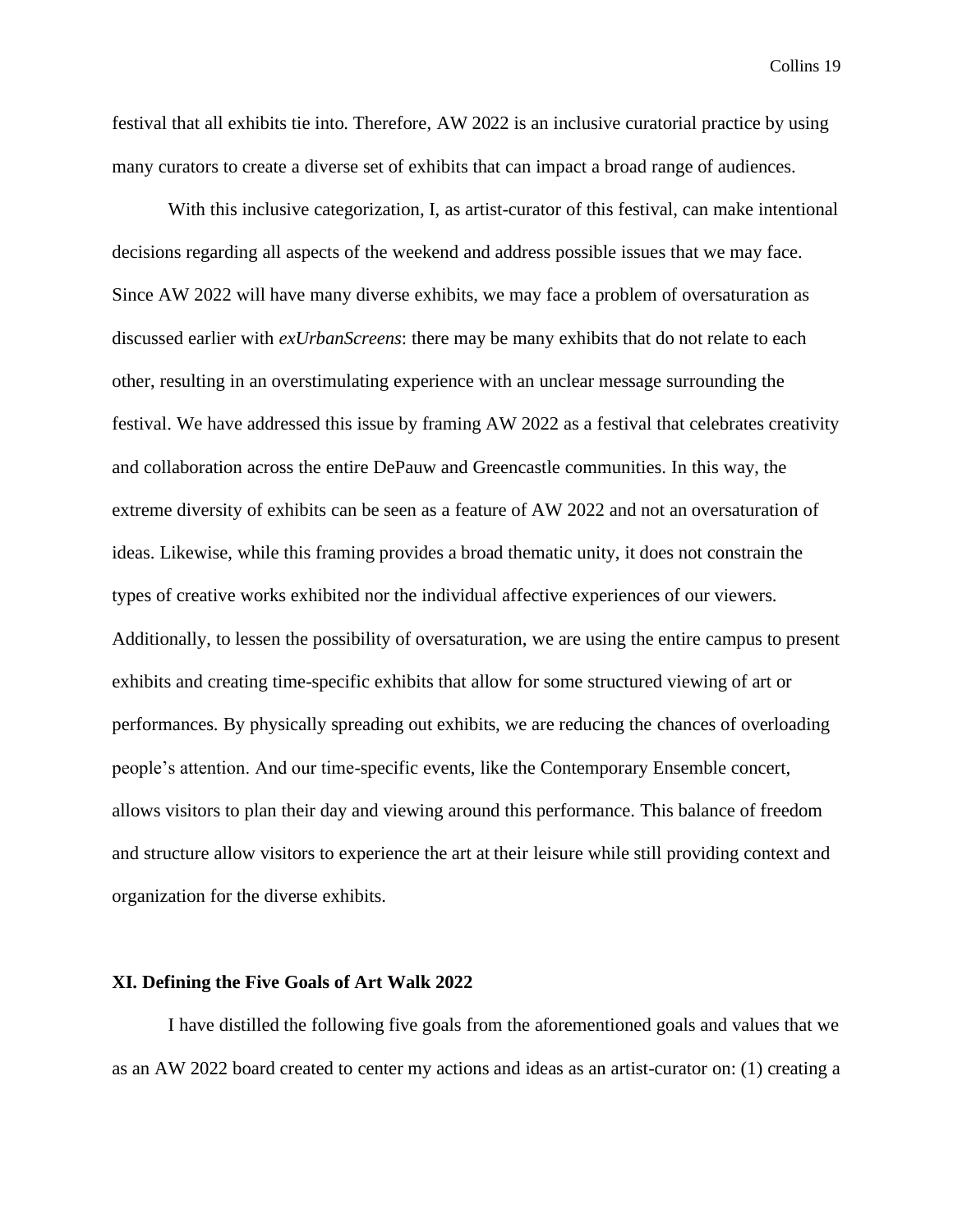greater sense of **unity** in the DePauw artistic community, (2) encouraging a **diversity** of voices in DePauw's artistic culture, (3) facilitating **interdisciplinary** collaboration, (4) providing **accessible** opportunities for creativity, and (5) providing a platform for the school to reach out to the surrounding **community.**

#### **1. To create a greater sense of unity in the DePauw artistic community.**

At DePauw University and at many other schools, the disciplines are often kept separate: the students and staff remain within their sphere of academia, often with little to no interaction with other departments. For example, at DePauw, the School of Music (SOM) remains distinct from all other College of Liberal Arts (CLA) departments. The SOM has their own activities and events that are separate from the CLA events, and there are few collaborative opportunities between these two spheres. Further, even CLA departments themselves are often kept distinct in similar ways. While AW 2022 does not hope to completely unite these divisions, this festival provides collaborative opportunities, promotes awareness of other artists, and creates an infrastructure that supports interaction between different artistic mediums. In other words, this goal of unity does not refer to a lack of separation or distinction between groups: rather, it communicates a desire for community and fellowship among the various groups at DePauw and in Greencastle.

To create this greater sense of unity, AW 2022 promotes and facilitates collaborations within and between the disciplines using many strategies. For example, the AW 2022 board created a list of all departments and faculty and reached out to each professor regarding our event and how they and their students can participate. Further, we enlisted the help of students outside of the SOM, ensuring that there are at least two members of our board from the CLA. Next, I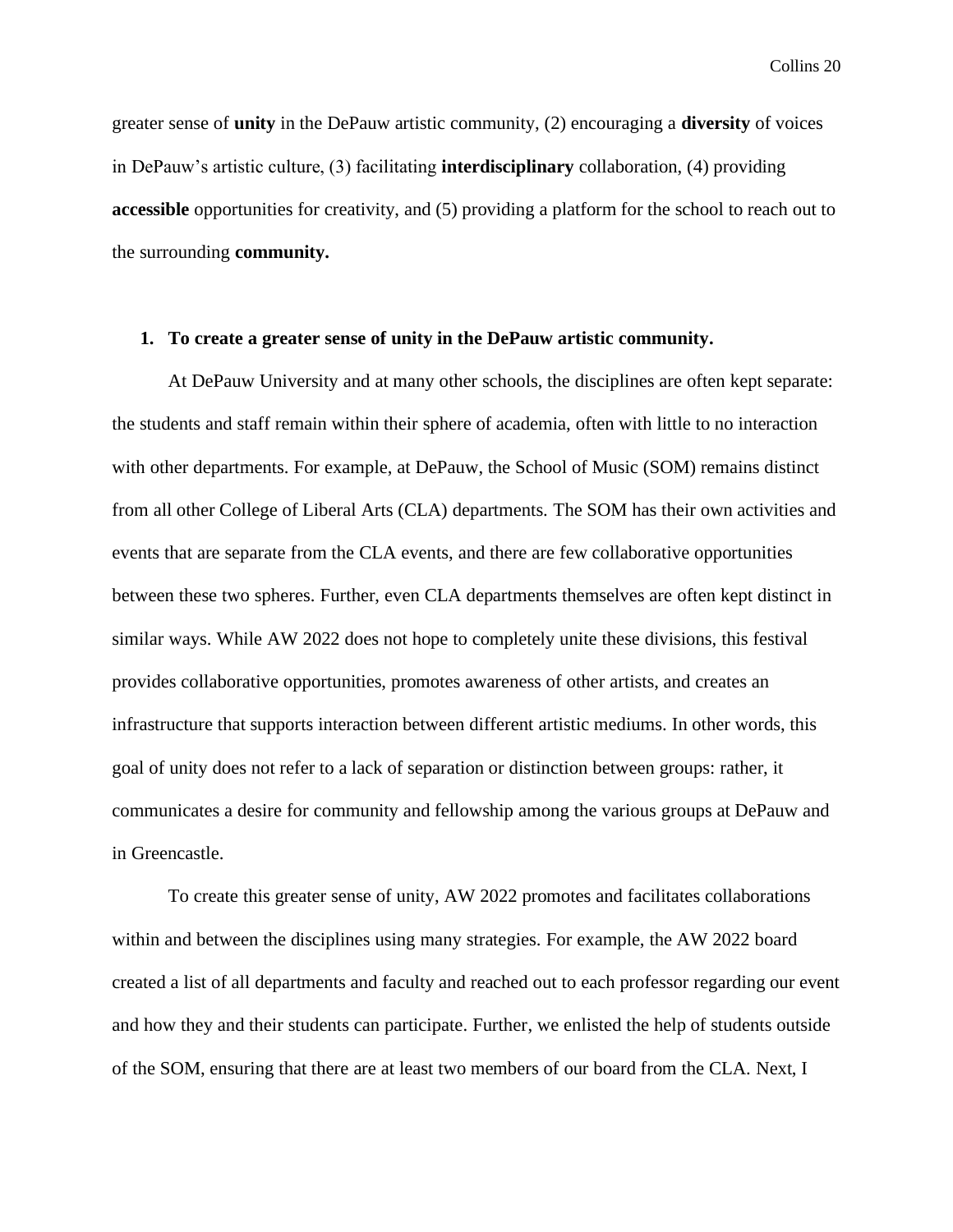have personally met with professors to discuss specific interdisciplinary collaborative projects and paired students and faculty together. For example, I am working with a visual art student and a geology professor to create a geological time walk on a span of sidewalk on our campus. Unlike AW 2021 where we only had a general submission form, this year interested participants can sign up for one of these interdisciplinary collaboration on our website. Moreover, our submission page does not have any requirements for projects: there are no length, genre, or medium policies. By allowing for such a broad range of submissions, we are encouraging a sense of unity or fellowship between all artistic mediums: all disciplines are welcomed and encouraged to collaborate and present their art together at this multi-media festival. Finally, AW 2022 will include submissions from students, faculty, staff, and community members alike. In this way, we aim to create connections between Greencastle and DePauw and further inspire creativity and collaboration while encouraging a sense of unity in the artistic community.

#### **2. To encourage a diversity of voices in DePauw's artistic culture.**

For AW 2022 the term diversity refers to the various disciplines that we hope to engage and collaborate with, including the voices of the Greencastle community. Personally, I believe that in artistic fields a diversity in voices encourages collaboration, creativity, inspiration, and overall awareness and knowledge of ideas. Because I believe that this type of diversity and inclusivity promote creativity and collaboration, AW 2022 aims to encourage a diversity in participants and their exhibits.

To achieve this diversity, we will need a high involvement of participants: a high student involvement creates a high level of diversity. Thus, AW 2022 has created various forms of marketing and promotion to increase the number of participants and the general awareness and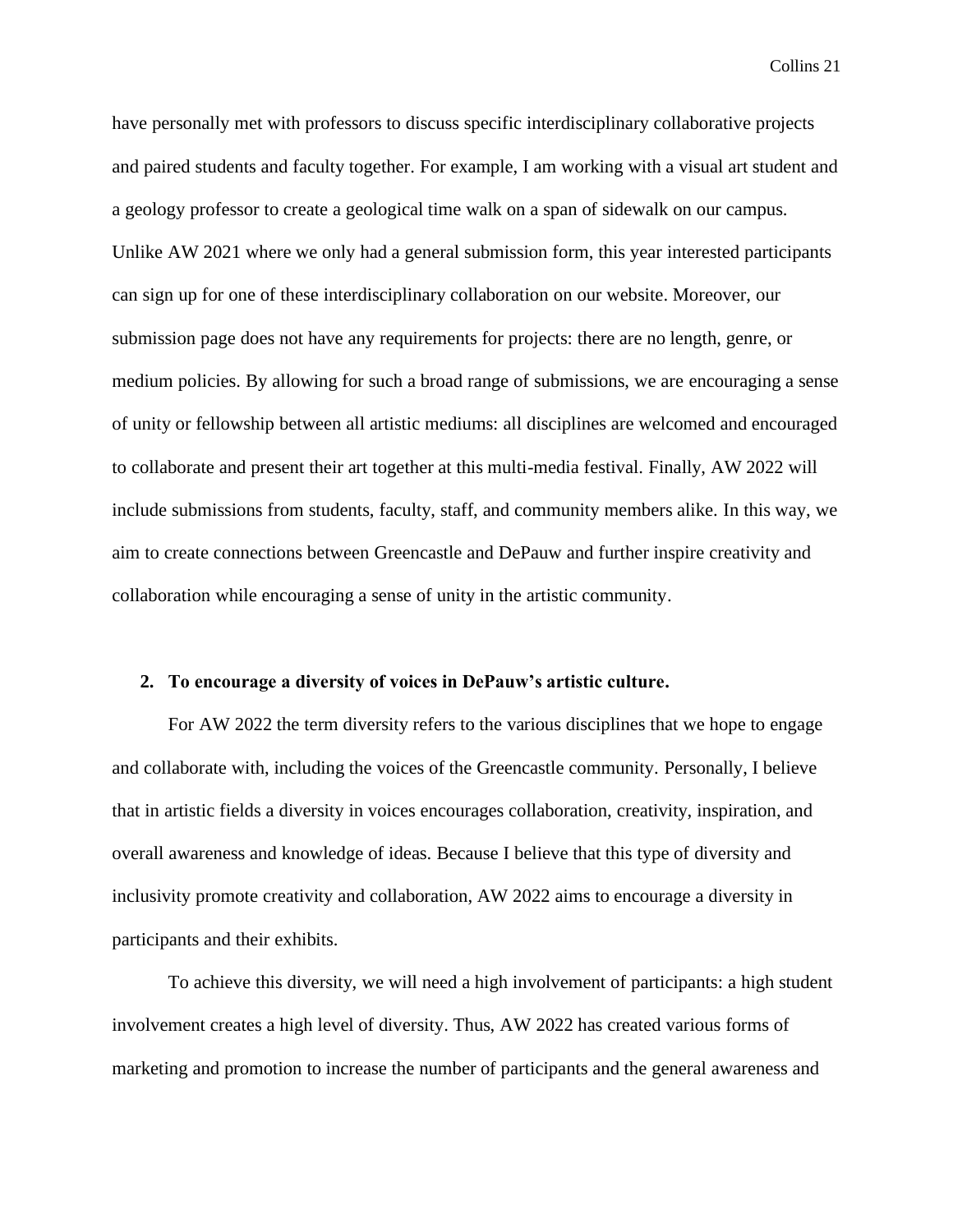knowledge of our event throughout the school and community. We have based many of our marketing strategies on Larkin Sanders' advice: according to her, the most effective form of recruiting is personal communication.<sup>30</sup> In general, we have emailed both past AW 2021 participants and prospective ones, held meetings with professors, hung up posters advertising our event and website, talked about AW 2022 in classes and at events, and posted on our social media accounts. We have specifically targeted the various disciplines and met with professors or department leaders to talk about how they can involve themselves or their students in this festival in individual or interdisciplinary ways. Thus, by making a concerted effort to talk with other disciplines, we are encouraging a diversity of voices and a sense of inclusivity surrounding this event.

Through our various marketing strategies, we have collected exhibits from most departments at DePauw, including literature, mythology, visual arts, music, sciences, theater, and more. We have exhibits of original poetry, photography by students and local artists, a fashion collection by the theater department, a wood printing demonstration by a community member, an interactive drum circle, many musical performances, and even a student comedy show. Moreover, we have collaborations between the astronomy and music departments and between the arts and the Prindle Institute for Ethics. The variety in our exhibits show our diversity and inclusivity of all projects, encapsulating a core goal of AW 2022: to provide a platform for any type of art present in DePauw and Greencastle.

#### **3. To facilitate interdisciplinary collaboration.**

<sup>30</sup> Sanders, *Taneycomo Festival Orchestra,* 60.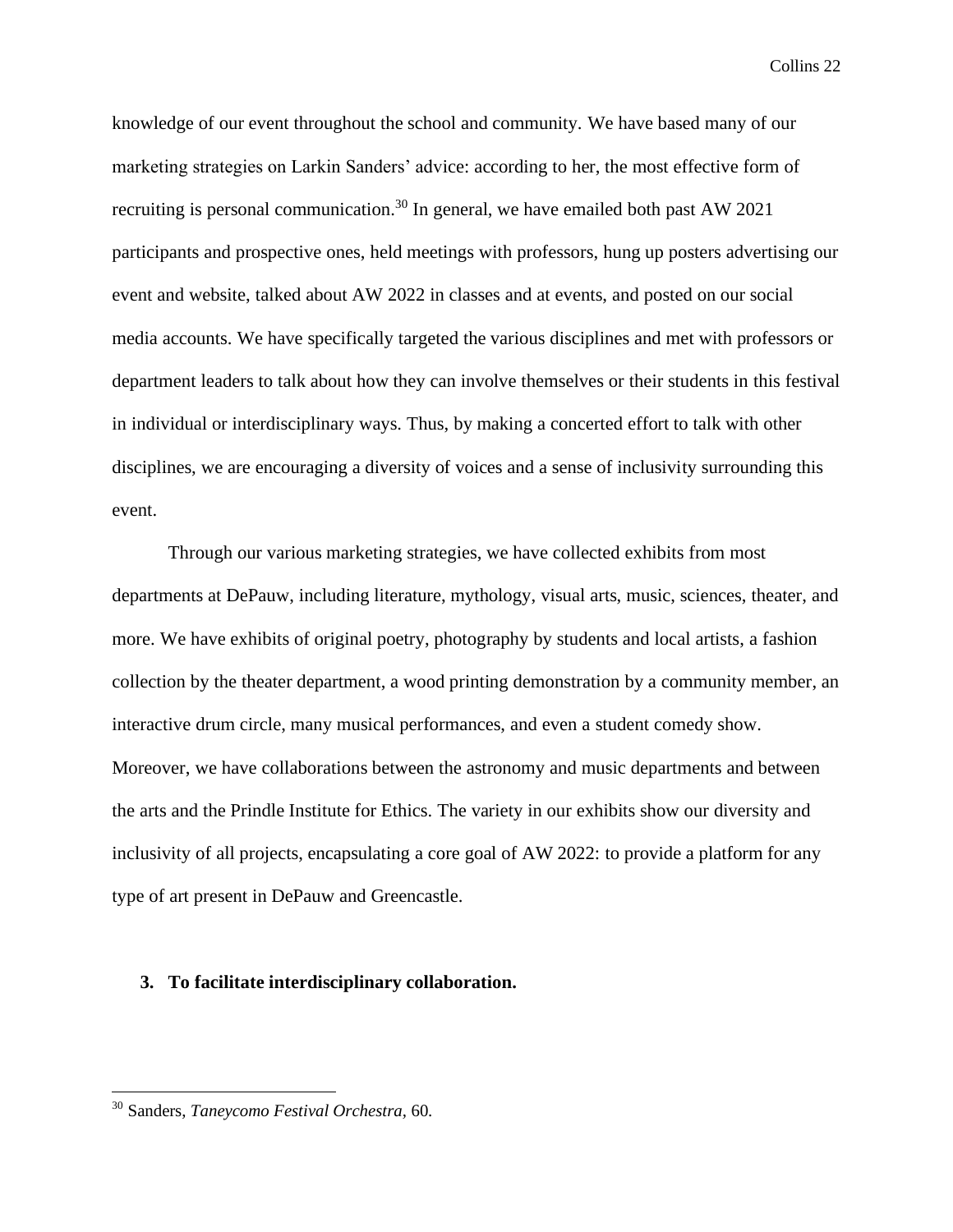Julie Thompson Klein's chapter in *The Oxford Handbook of Interdisciplinarity* (OHI) provides a working definition of interdisciplinarity that can be applied to AW 2022. Using the Organization for Economic Cooperation and Development's (OECD) definitions, she describes interdisciplinarity as any interaction, ranging from "simple communication of ideas to the mutual integration of organizing concepts, methodology…and organization of research and education."<sup>31</sup> Since this definition is overly broad, Klein narrows it by saying interdisciplinarity is the "focusing, blending, and linking" of different concepts or fields. For AW 2022, this idea refers to the combination of participant's individual expertise in their field during a project's production. Moreover, this combination implies collaboration between people, disciplines, and communities alike. Although Klein declares that interdisciplinarity does not always imply collaboration, AW 2022 supports and facilitates both interdisciplinarity and collaboration.<sup>32</sup> Further, interdisciplinarity during this festival also refers to the integration of multiple artistic mediums on one project. According to the OHI, this type of medium-blending fits into the category of interdisciplinary arts. This sub-field, states Tanya Augsburg in her section of the OHI, is generally defined as the integration of forms and ideas from two or more mediums of expressions.<sup>33</sup> Overall, during AW 2022, disciplines will interact, and connect their different fields and artistic mediums together through interdisciplinary collaborations.

To accomplish this goal of interdisciplinary collaborations, we encourage and create opportunities for students/faculty to connect across disciplines. Using our interest form found on our website, participants can sign up to be a part of a collaborative project (they can also sign up

<sup>31</sup> Julie Thompson Klein, "Typologies of Interdisciplinarity: The Boundary Work of Definition," in *The Oxford Handbook of Interdisciplinarity,* ed. Robert Frodeman, et al., (New York: Oxford University Press, 2017), 24.

<sup>32</sup> Ibid, 24.

<sup>33</sup> Tanya Augsburg, "Interdisciplinary Arts," in *The Oxford Handbook of Interdisciplinarity,* ed. Robert Frodeman, et al., (New York: Oxford University Press, 2017), 132.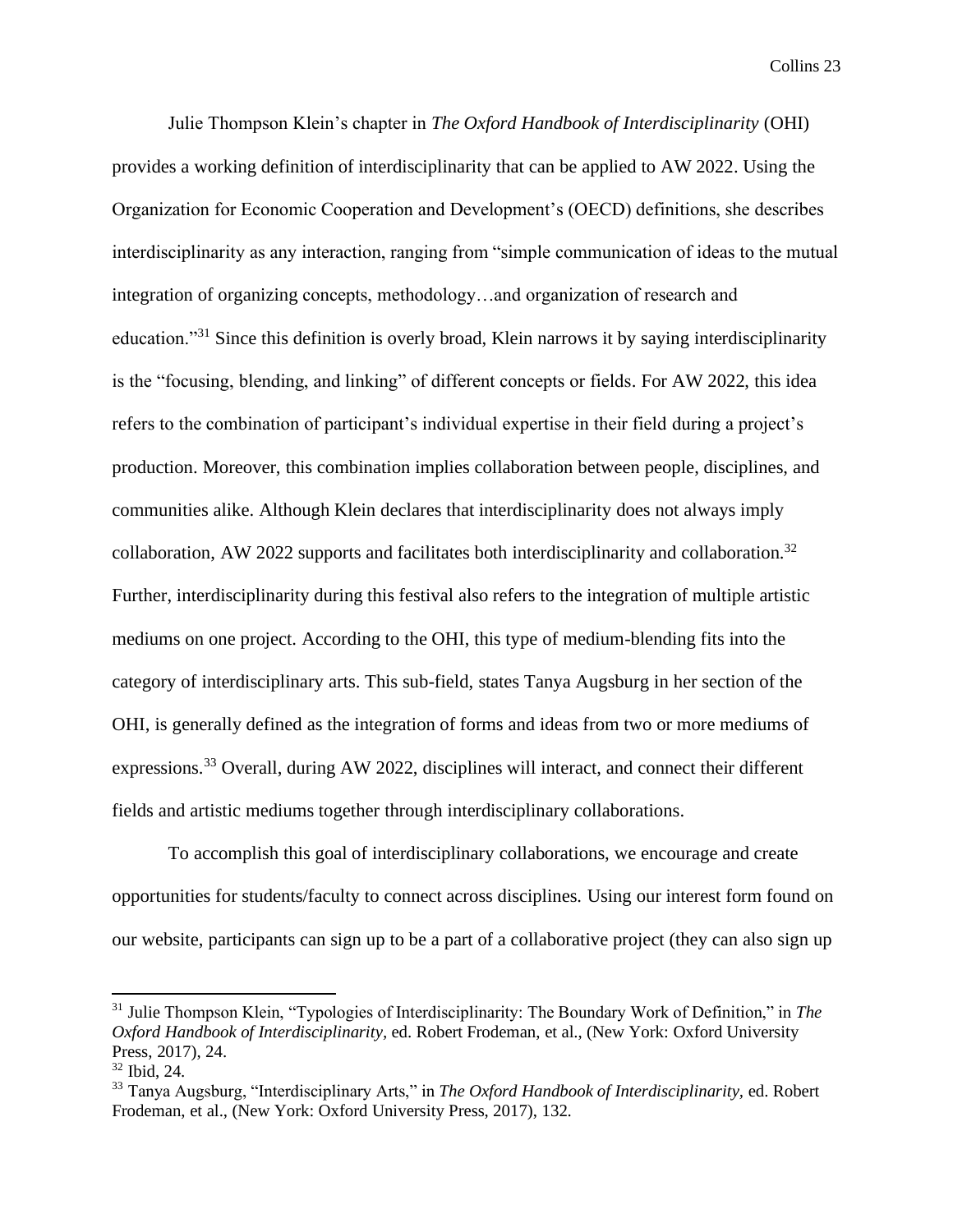with their own, pre-formed group or as an individual). We pair interested students from different disciplines together and have them create a project of their own that combines their two disciplines or mediums of expression. For example, we have a music student working with two astronomy professors to create an astronomy-based art exhibit at McKim observatory: this exhibit will feature original poetry, music, and art based on astronomy while allowing participants to star-gaze, using the telescopes. Another example is our pairing of a pianist with a visual artist: they will be presenting a series of watercolor paintings that the artist created based on the pianist's performance of a piece.

Another key to creating a satisfying experience and successfully engaging our visitors is to make them interactive. In *Engaging the Concert Audience,* David Wallace discusses that to have an interactive performance (or exhibit) you must have performers that "help audience members to perform, create, and reflect in ways that heighten their musical perceptions."<sup>34</sup> In other words, the artists and audience members need to directly interact and collaborate in meaningful ways that affect people's experience of the event. For example, a group of Greencastle community members will be leading an interactive drum circle during AW 2022. Moreover, there is also an ethics of art debate/conversation being led by the Prindle Institute interns that allows participants to converse with people from all majors or expertise. These interdisciplinary collaborations allow multiple perspectives and people to come together and work on an artistic project. Further, interactive components provide visitors a way to engage with the works and create their own, individually satisfying affective experiences.

<sup>34</sup> David Wallace, *Engaging the Concert Audience: A Musician's Guide to Interactive Performance*  (Boston: Berklee Press, 2018), 4.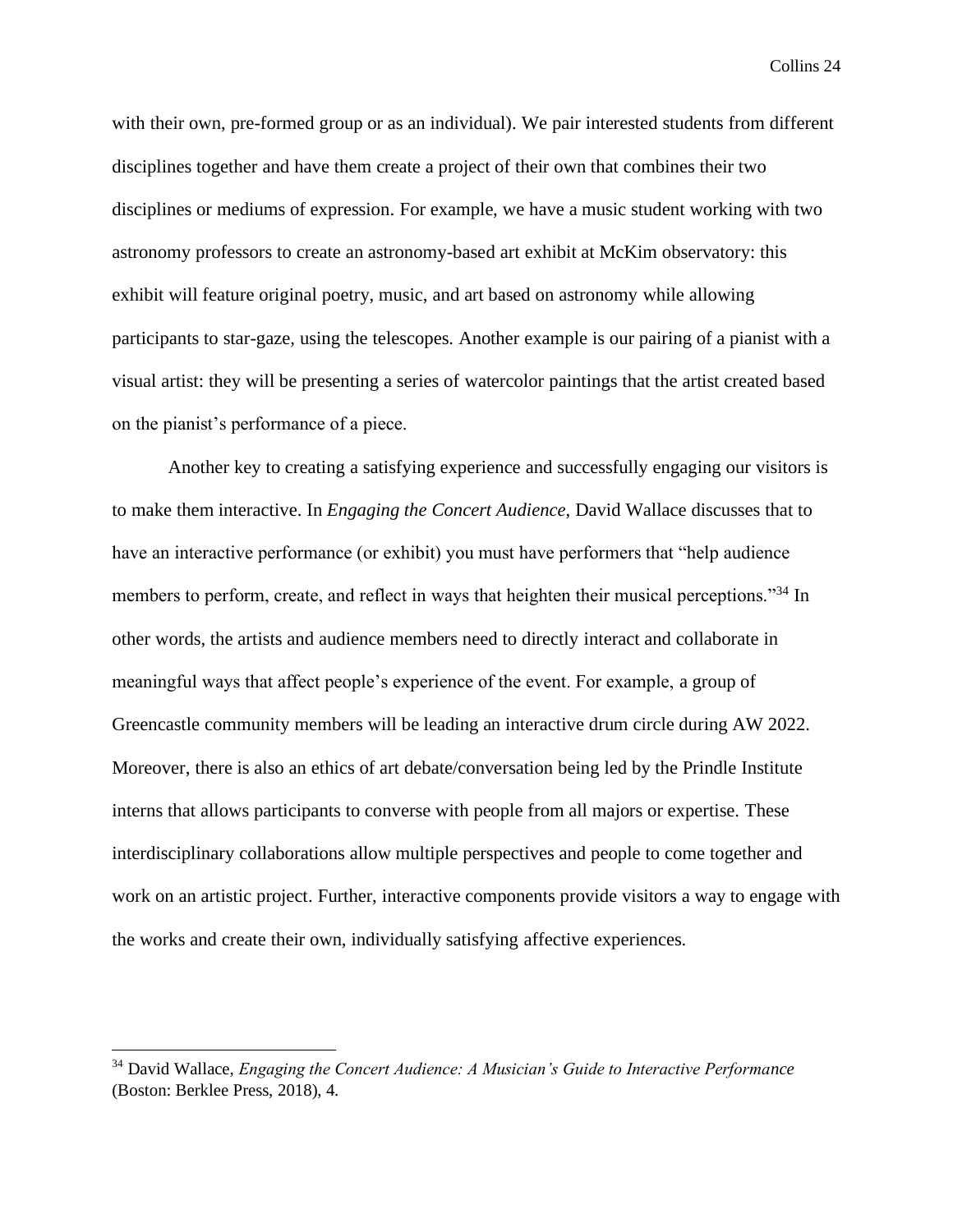#### **4. To provide accessible opportunities for creativity.**

AW 2022 will be physically, socially, and pandemic accessible. Physical accessibility refers to our compliance with ADA (Americans with Disabilities) requirements: events and exhibits will be placed in areas that are accessible to everyone who would like to visit them. Moreover, social accessibility refers to our openness to all mediums, people, and departments. No individual or group will be denied participation in AW 2022 because of their identity, medium of expression, or other factor. Finally, pandemic accessibility or coronavirus accessibility refers to our presentation of exhibits and performances in both in-person and virtual formats. Therefore, if someone is in quarantine or would feel safer visiting exhibits virtually, they can do so. To implement this final point, we will be livestreaming all concerts or performances and providing a page on the website where they can view digital versions of the exhibits.

For AW 2022 to be accessible we need to be adaptable. Many arts organizations, festivals, and concerts were forced to adapt early in the pandemic to continue providing services for their audiences. Through some trial-and-error testing, businesses found what worked for them and their surrounding community. In an article titled "Adapting to the Pandemic," Lauren Velvick discusses how three different arts organizations adapted to the pandemic in a variety of ways with some solutions that mirror AW 2021.<sup>35</sup> Through having virtual events and concerts, opening up the platform to artists from around the world (rather than just those in the local area), and expanding their programming options, organizations like the Tusk Music festival found that these solutions actually offered up more possibilities and made their events more accessible to a larger audience.<sup>36</sup> For example, people who could not usually participate in the festival because

<sup>35</sup> Lauren Velvick, "Adapting to the Pandemic," *Art Monthly*, no. 443, (February 2021), 39.

<sup>&</sup>lt;sup>36</sup> Velvick, "Adapting to the Pandemic," 40.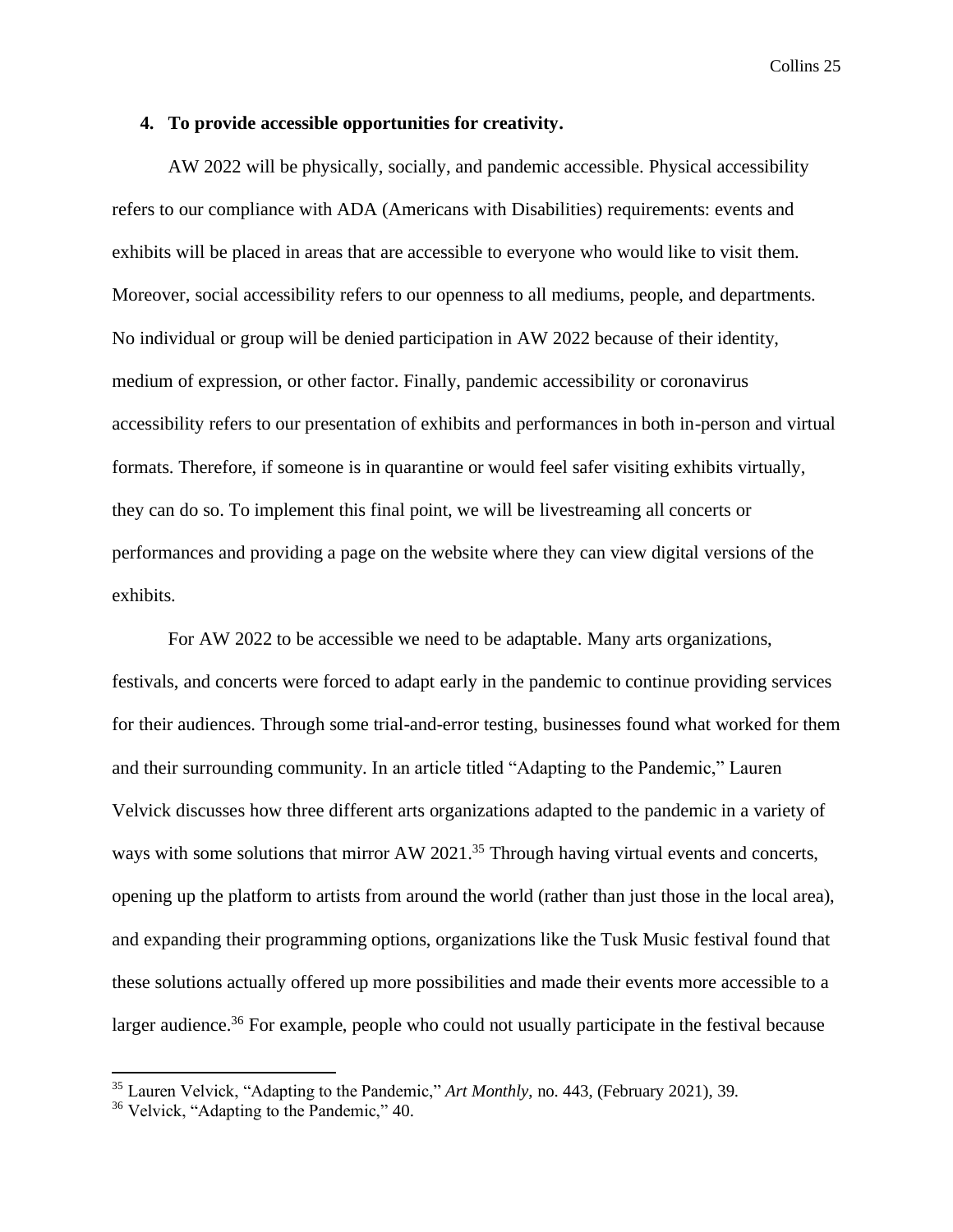of travel restraints, time, or money could now participate virtually. Thus, virtual events became more inclusive of artists and accessible to more audiences. When AW 2021 embarked on planning a virtual event using a website and interactive map, the benefits of this medium were evident. Consequently, what at first seemed like a negative (i.e., livestreamed concerts with a limited in-person audience), eventually became a positive because people from anywhere could view and enjoy our concerts/exhibits.

#### **5. To provide a platform for the school to reach out to the surrounding community.**

According to the Carnegie Foundation's Classification for Community Engagement, "community engagement describes collaboration between institutions of higher education and their larger communities (local, regional/state, national, global) for the mutually beneficial exchange of knowledge and resources in a context of partnership and reciprocity."<sup>37</sup> Moreover, a few common goals of community engagement are "to enrich scholarship, research and creative activity" and to "enhance curriculum, teaching and learning."<sup>38</sup> In other words, community engagement involves an exchange of ideas and active interaction between two groups that enhance the experience of each party. Remaining consistent with these guidelines, AW 2022 ultimately aims to enhance the educational and creative experience of its participants through a collaborative exchange of knowledge and ideas between the Greencastle and DePauw communities.

Although AW 2021 did not specifically focus on community engagement, AW 2022 endeavors to add this into our mission statement. This year we hope to *engage* with the

<sup>37</sup> "Community Engagement Classification (U.S.)," *Commission on Public Purpose in Higher Education* (January 10, 2022), accessed January 18, 2022, https://carnegieelectiveclassifications.org/.  $38$  Ibid.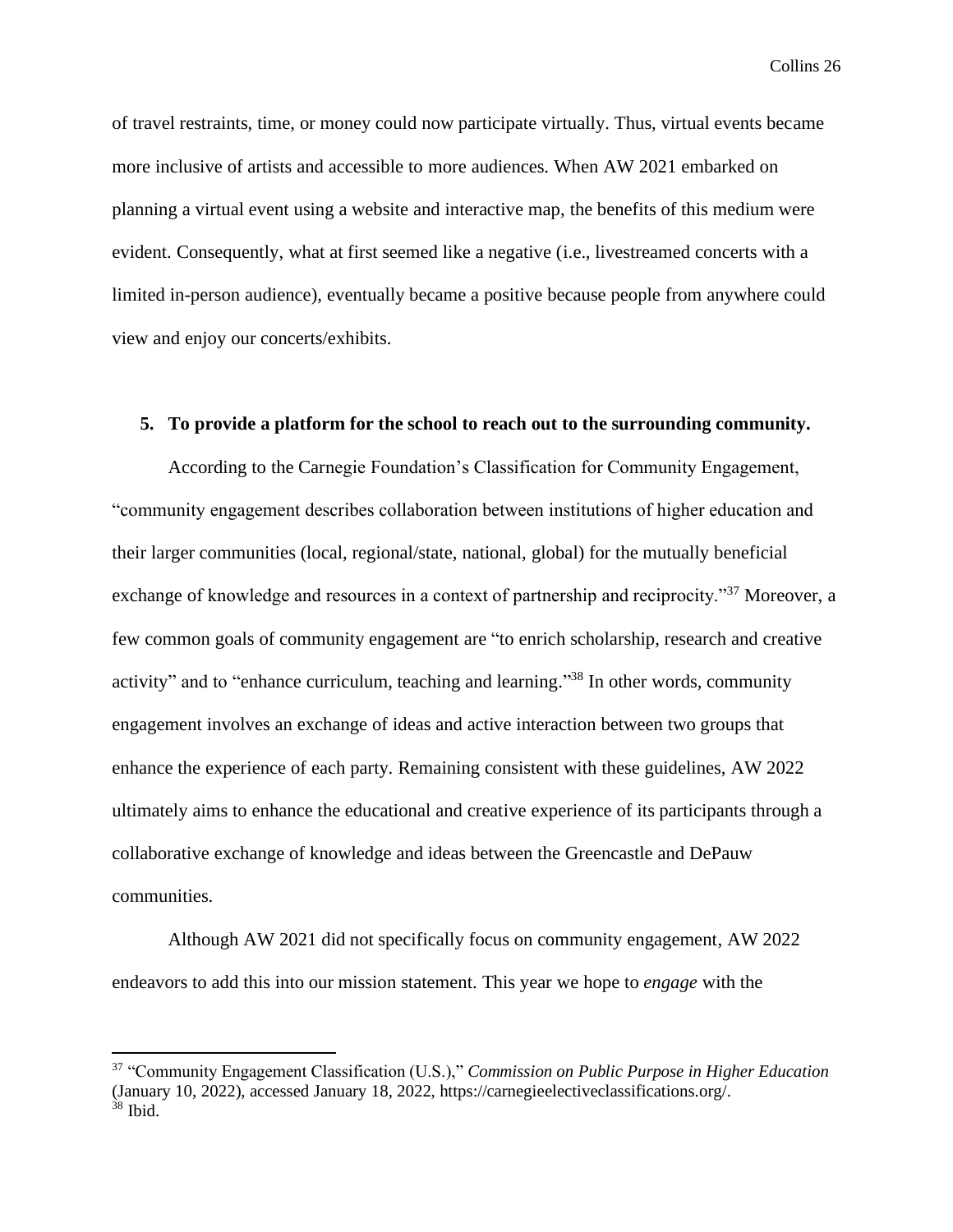community and not simply enact a *community outreach* program. For example, our submission form is open to all community members who would like to create their own exhibit, and we have reached out to business owners about possible collaborations. We are not simply advertising this event to Greencastle; rather, we are encouraging and promoting collaboration and active involvement. To accomplish this goal, we chose a member of the Art Walk board who is focusing on community engagement and working with Greencastle on projects. They are meeting with local store owners and business members to help promote AW 2022 and work on marketing the festival to Greencastle through various sources (newspapers, community leaders, posters in store windows, and more).

As I was discussing this goal with Amanda DeBoer, we realized that this is a long-term process that will occur with future Art Walk festivals. Afterall, we (DePauw) are building a relationship with Greencastle through various artistic endeavors, and this relationship will take years to grow. DeBoer says that to properly engage with a community we need to "broaden our relationship to the community in an organic way" where it feels natural and not forced.<sup>39</sup> For example, the SOM often hosts community engagement events, such as Music on the Square events (a music venue in downtown Greencastle), the Instrument Petting Zoo that engages with children of the community, and the Community Music School that provides lessons to local students.<sup>40</sup> AW 2022 is another way that DePauw is furthering our relationship with Greencastle through art: we are opening this event up to them to collaborate and participate with us, broadening our connection with them.

<sup>&</sup>lt;sup>39</sup> Bartlett, Zoom interview, 37:51.

<sup>&</sup>lt;sup>40</sup> Ming-Hui Kuo (DePauw professor and Community Outreach Coordinator), unrecorded interview by Elena Collins, March 21, 2022.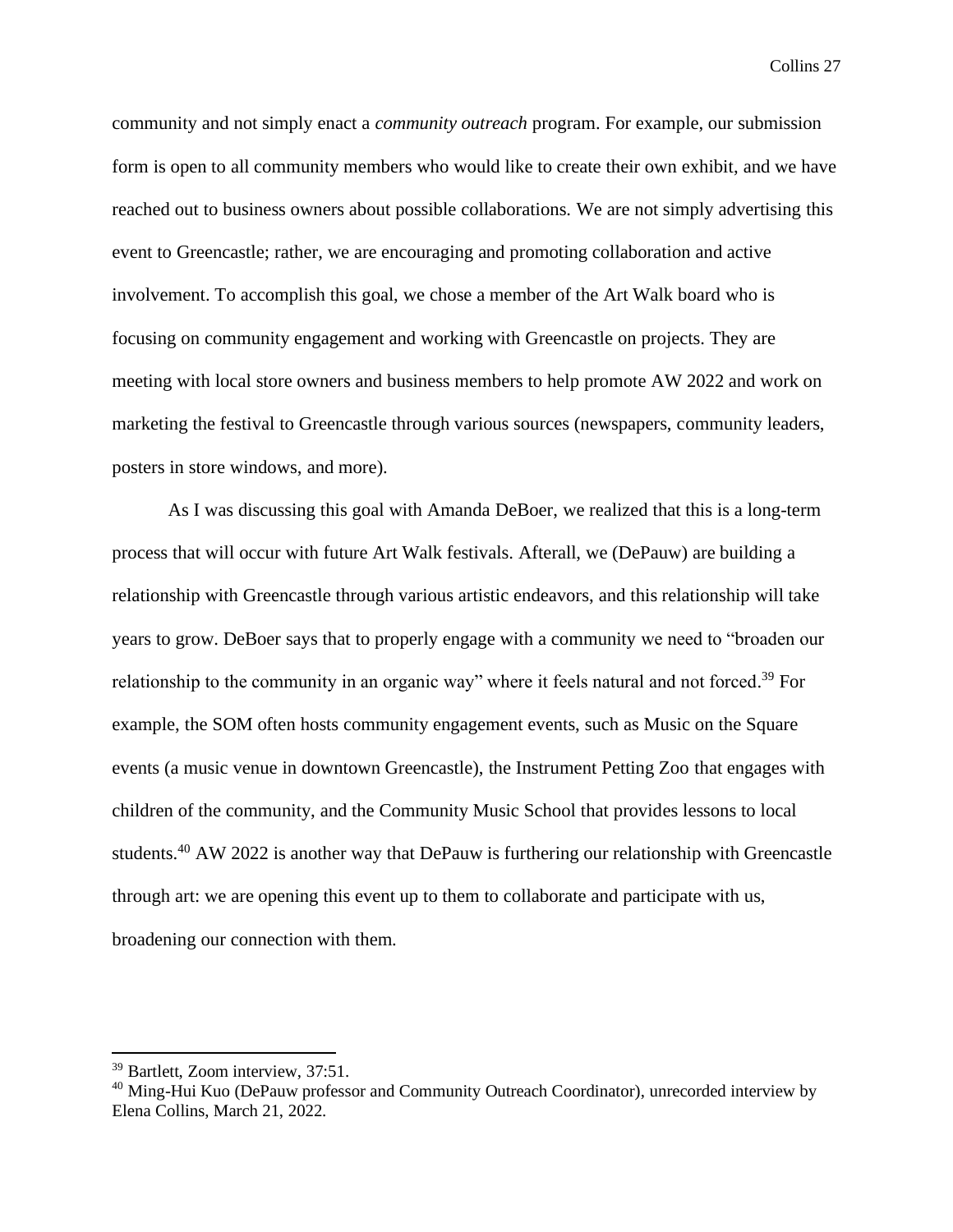#### **XII. The Future and Legacy of Art Walk**

I hope that this festival continues to occur after I graduate, and that it becomes a staple of DePauw's artistic community. I am leaving Art Walk, this thesis project, and all the organizational tools that I used to create this event as a sort of legacy for this school and the future organizers of Art Walk 2023 and beyond. As I was talking about this legacy plan with artists, many people encouraged me to think about the future now so that I can make informed decisions and even predict possible issues about the organization and conception of future Art Walks. For example, Amanda DeBoer Bartlett described the benefits and negatives of letting an organization grow or remain small. Her Omaha Under the Radar festival is currently expanding their board, community outreach programs, and overall conception, and they are running into problems that they would not necessarily have as a small business, such as donors.<sup>41</sup> Donors often decide a lot of what happens in a festival, and DeBoer does not know if she wants to give up the freedom she has as a small organization. In a similar way, Art Walk is growing and expanding to all disciplines at DePauw and to the Greencastle community. We are now working with people in most departments, our board grew, and the size and breadth of exhibit types are increasing. We have around 34 exhibits, 15 group performances, and another 10 live events from about 10 different disciplines and groups at DePauw and in Greencastle. Naturally, our concern is, is it becoming too much to manage—too much to organize?

The AW board discussed this possible issue but eventually resolved that we will let this festival grow for now and if it does get too big, we will address that problem when we get there. I truly believe that we have some time before we face this issue, and I think that there are possibilities for Art Walk to become a more influential organization in DePauw's artistic

<sup>41</sup> Ibid, 19:20.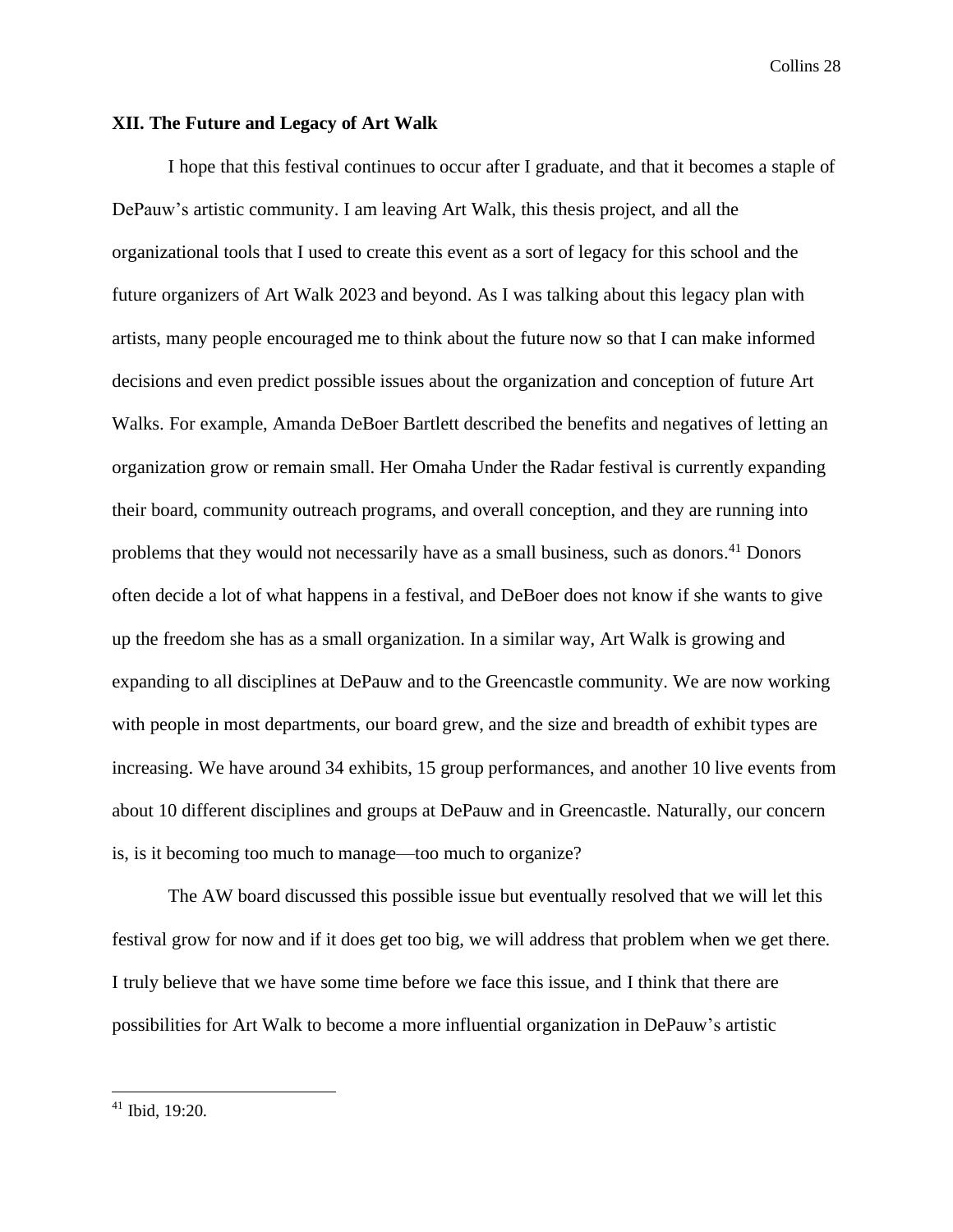community than it is now. As I read about other organizations, festivals, and projects, I began to have ideas on how to broaden the festival's outreach and impact to the community here and beyond. I would love to see a future festival centered around a social, political, or cultural issue. For example, Art Walk could center on promoting awareness of climate change, racial injustice, etc.<sup>42</sup> Even though this would create a politically charged event and would be difficult to organize, I think students would love to participate in a big event like this. We could even raise money for different organizations around the nation and help the issue in a more tangible way. It would be a difficult and possibly controversial idea, but I think it is one way that Art Walk could develop into something bigger and more influential.

As we discussed the future possibilities of AW, the board also discussed a few concrete details regarding how to ensure that this event occurs again in 2023. We think that many of our core values will remain the same: we will be an event that focuses on community engagement (not simply outreach), interdisciplinarity and collaboration (between and within disciplines), and creativity. Moreover, we will remain student-led and accessible to everyone. To uphold these values and create AW 2023, at the end of this semester we will pick new members for the AW board to replace the graduating seniors. These members will be CLA or SOM students, professors, or community members. We decided to open the board up to all members of this community (both DePauw and Greencastle) to create a more inclusive planning process compared to this year's event. Once we have a board or the general idea of the board members towards the end of spring 2022, we will meet to discuss and formally schedule AW 2023. Then, to make sure that the 2023 board has all the necessary tools and information, I will give up

 $42$  DePauw's ArtsFest used to have a yearly theme like these examples.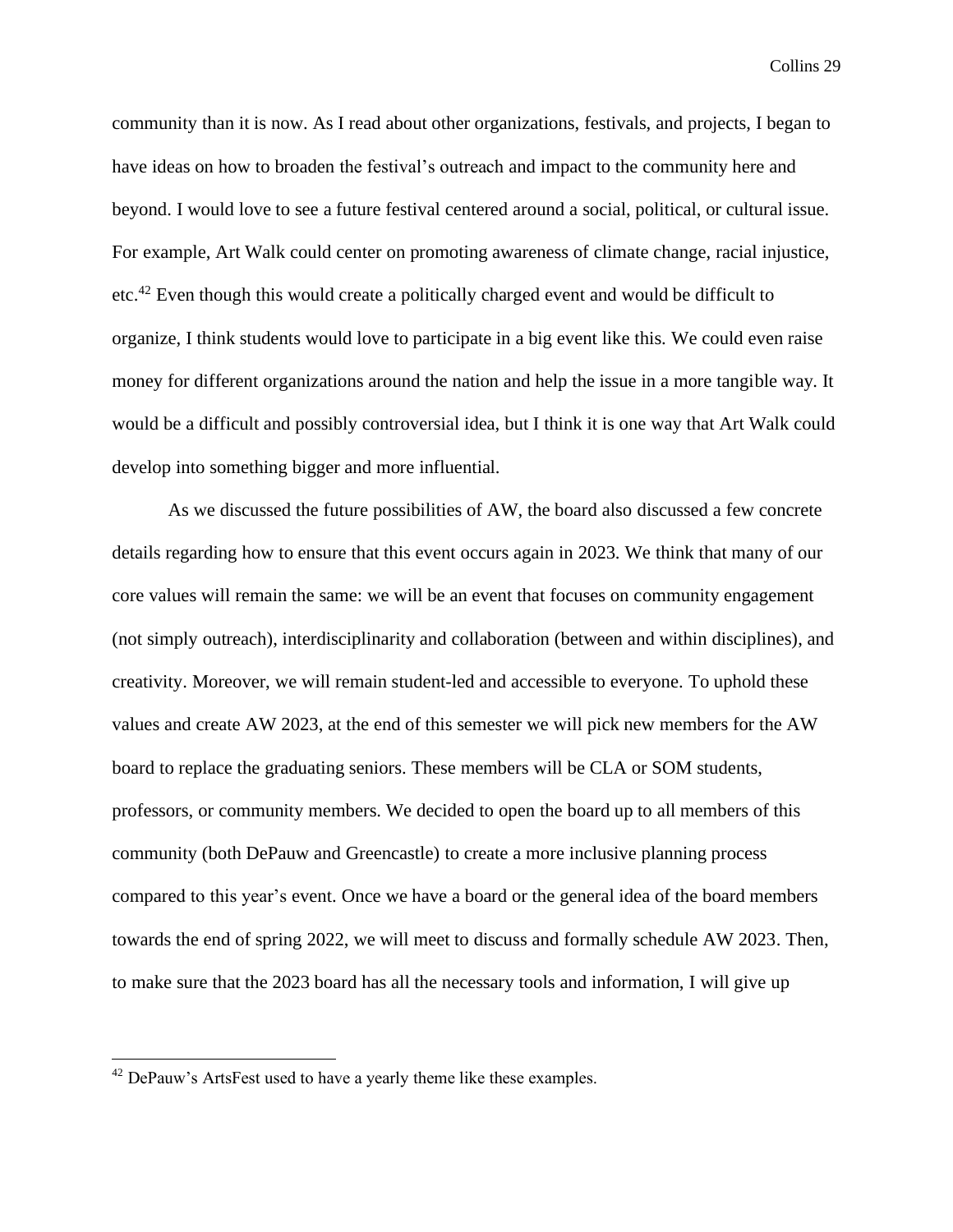access and managing rights to our shared Google Drive which hosts all the information and organizational material for AW, our website, our email, and our YouTube page. Finally, as of now Art Walk will remain an event that Contemporary Ensemble Club runs, so that we can continue getting funding from the school for the logistical needs. There has been discussion to detach these two entities; however, this decision will be made in future years if necessary.

Furthermore, at the end of this semester, each board member will create a list of the tasks or jobs that they completed to create Art Walk (making posters, posting online, contacting professors, etc). We will each provide a contact list of people who helped facilitate or organize AW 2022 in any way and keep these connections for next year. For example, we are working with the Prindle Institute and will keep this connection next year and further our collaboration through exhibits or installations. AW 2023 will not start from scratch; rather, it will have the resources, such as a Google Drive that contains our mission statement, meeting notes, important contacts, and more, to plan an event that is bigger and better than this year's.

I hope that Art Walk continues to occur and grow in influence, recognition, and impact. Even though there are consequences and dangers of becoming too big to handle, I believe that this festival is just at its beginnings and has a long way to go. I love this event and believe that it is important and enriching for this school. I believe it provides students with professional development to learn how to organize and manage large-scale artistic events. I also believe it provides participants with a platform to showcase their art in an interesting and unique way. I have no control over what next year's event looks like, but I am going to do everything possible to ensure that it happens again.

#### **XIII. My Creative Curation: An AW 22 Exhibit in East College**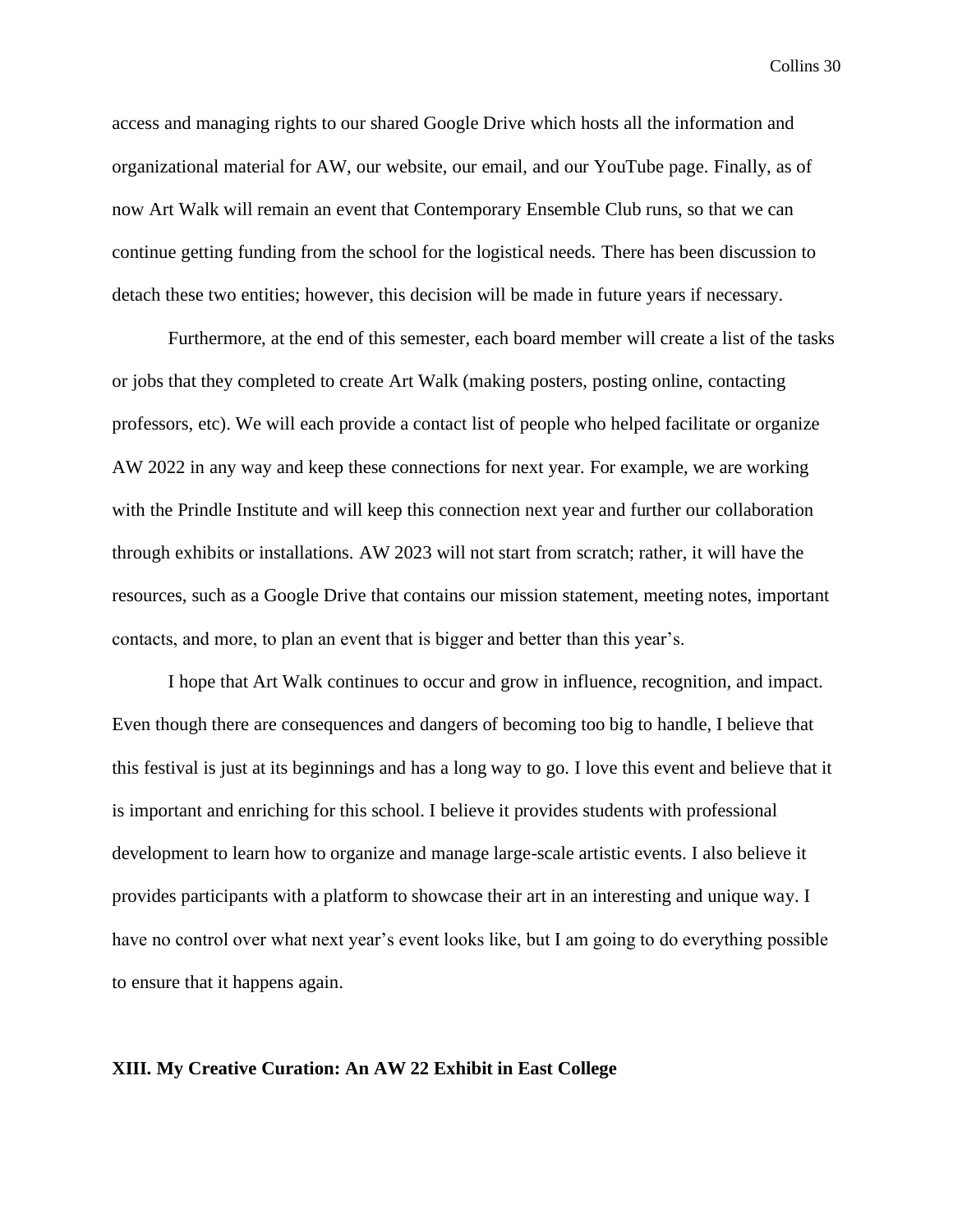My creative curation is an AW 2022 exhibit that transforms four rooms of DePauw's oldest building, East College, into a series of interdisciplinary installations. Each room will center around a different topic or theme that has been meaningful to my education here at DePauw. Ultimately, this complex of installations will combine fragments of my education that can be engaged with through varying levels of interactivity. The fragments from each individual room will add up to a greater whole that reflects my broader intellectual and aesthetic interests while showcasing the multifaceted personality of an artist-curator. On April 29<sup>th</sup> (opening night of AW 2022), I will lead a guided tour through the rooms, explaining their design, organization, and my artistic motivation behind them. The exhibit will remain open throughout the weekend, and there will be informational cards on the walls or tables contextualizing the rooms and their artifacts. Ultimately, this exhibit will allow me to play as a curator in my own museum and reflect upon the many concepts, goals, and ideas I have learned about while writing my thesis and organizing AW 2022.

Overall, these rooms explore varying levels of interactivity that ultimately reflect my research regarding the different curatorial practices. If visited in order (beginning in the basement and ending in Meharry hall), my rooms will gradually increase in interactivity and complexity. The first two rooms are in the basement of East College and do not have the visitors interact in any physical modes. In other words, the visitors simply look at, read about, and listen to my pieces without adding to them, exemplifying the *traditional* curatorial practice as defined by Villeneuve's graph: there is one curator (myself) who imposes their views and opinions upon the visitor using simple, stationary objects and written descriptions. The third and fourth rooms are located on the first floor of East College and involve more interaction that the basement. For example, *An Ode to Papers Written* room asks visitors to touch, walk through, and actually edit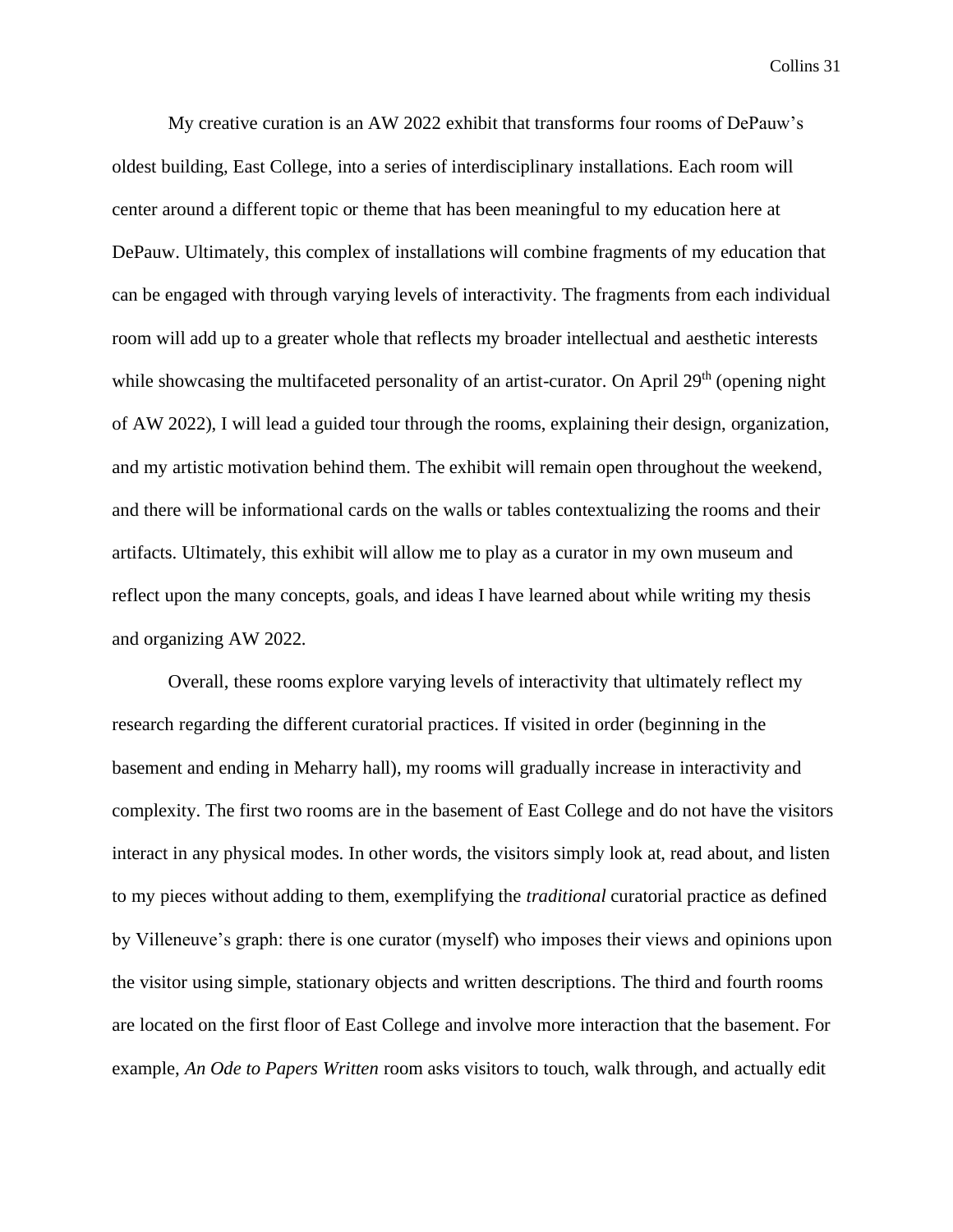my papers. By encouraging them to add to and alter the room they are in, participants physically interact and change the exhibit, creating meaning on their own with few written descriptions and explanations from me. The Virginia Woolf room furthers this level of interactivity and has visitors scanning QR codes, writing on paper, listening to music, reading books, and creating AI generated art. These curatorial practices of the first-floor rooms reflect Villeneuve's exclusive curatorial practice because they use mainly one curator, with limited collaborative influence from the audiences: I still design the room and its messages but allow them to contribute during their visit.

Finally, at the end of my tour of the rooms on Friday evening, I will bring everyone up to Meharry hall and invite people to musically improvise with me. I will begin by myself at the piano and then have a few of my friends (whom I will ask to bring their instruments) join me in some free musical improvisation. Others can sit and listen, or if they want or join in, I will provide a few percussive instruments that participants can use. This room represents the final level of interactivity where visitors actively create and explore the room together. By being the final room, this improvisation marks our journey from little or no interaction to full collaborative influence on a piece of music: participants are now actively creating their own piece of curation. Since this room requires a group of people and has no physical artifacts, it will only occur on Friday April  $29<sup>th</sup>$  at the end of my opening tour. The writing that follows is an in-depth explanation of each room and their set up.

#### **Room 1: "Processing: A** *Musique Concrète* **in Fragments"**

Over the last few years here at DePauw, I have created several *musique concrète* style pieces (taking pre-recorded audio clips and modifying them using a sound editing software to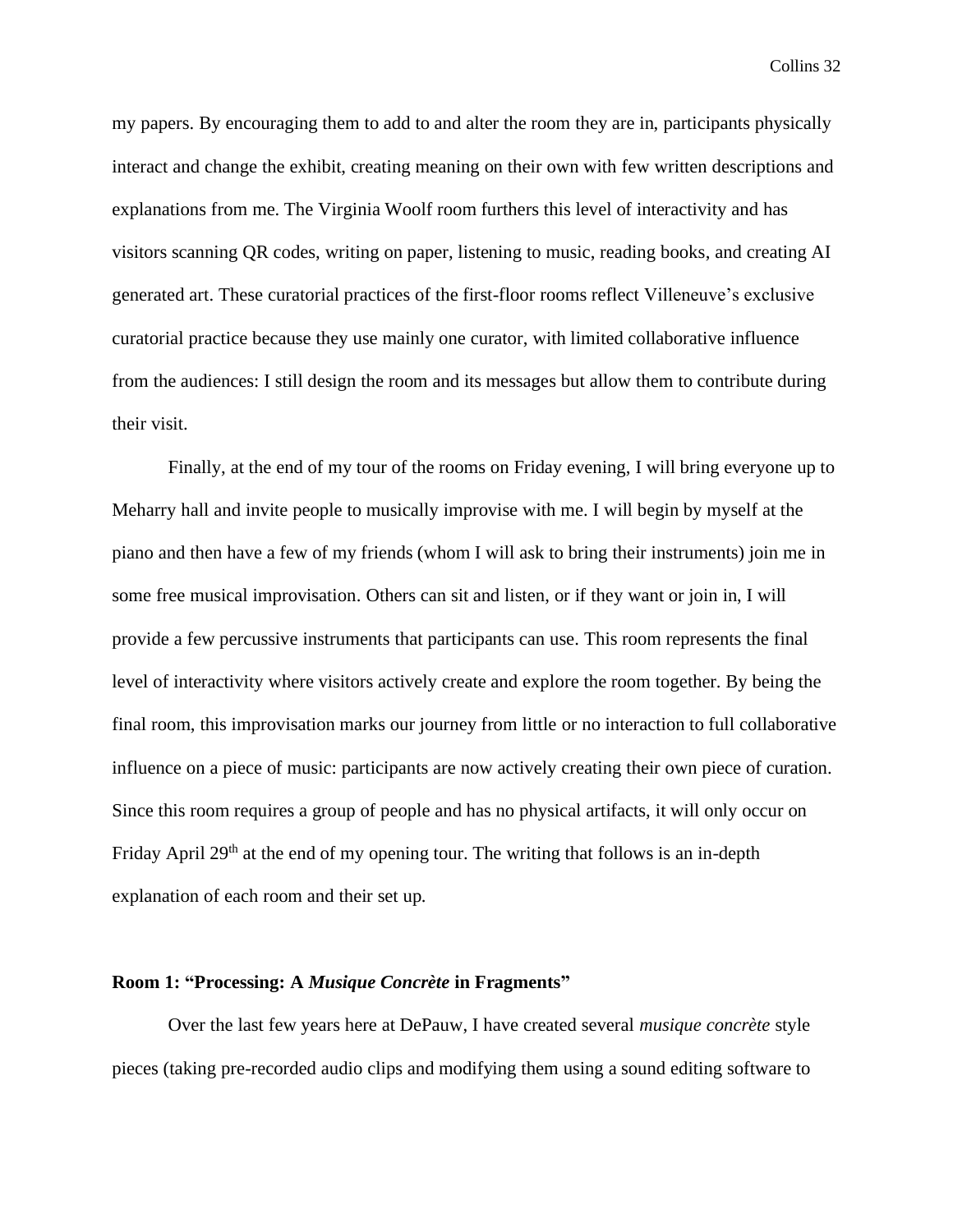make a piece of music). These pieces have allowed me to capture sounds of my everyday life and manipulate them artistically. For this room, I have chosen five audio clips I have taken at the Nature Park or in the practice rooms over the last four years and will play them through speakers on a loop. Personally, I have spent a lot of time in these spaces (especially recently) and have begun to love these sounds: my Nature Park walks and practice sessions in the small ensemble room are my favorite part of each week. In this room, there will be a separate station for each sound and visitors can walk around and listen to the individual parts. Overall, this room allows me to artistically render familiar sonic spaces that I have lived in during my time at DePauw while exploring how the spatialization of them in a room can affect the traditional listening experience.

*Themes: processing, progress, the fragments vs a whole, deconstructing and reconstructing, space, and place.*

#### **Room 2: "Composing in Fragments: Nietzsche's Room"**

This room contains audio recordings of a piece I composed based on one of Friedrich Nietzsche's own solo piano works, "Das 'Fragment an sich.'" His piece is only 22 measures long and explores the idea of a never-ending piece: he does not write a bar line at the end and instead writes *da capo con malinconia* (return to the top with melancholy). Thus, the piece forever repeats and simply remains an incomplete fragment of a whole. This piece can be seen as Nietzsche's attempt to philosophize through music and is a precursor to his ideas of *eternal return.* I took this piece and extracted certain measures, notes, or chords from it, creating my own musical fragments to compose a piece for violin, guitar, and harp. In this room, Nietzsche's piano composition score, my composition score, and my score drafts will displayed across the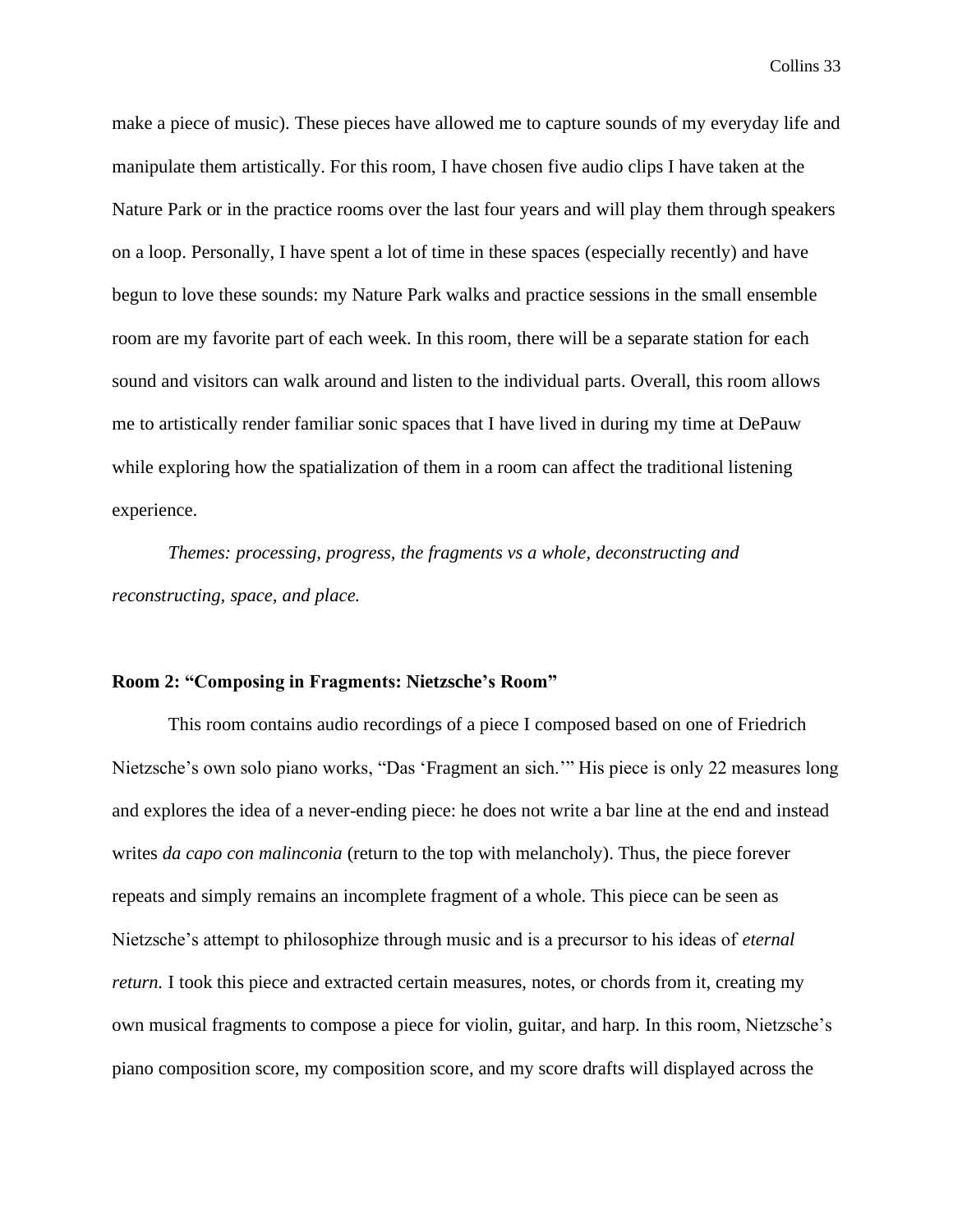room at various stations. There will be QR codes linking visitors to different recordings of both Nietzsche's piece and my own. Finally, there will be quotes from Nietzsche's writing posted throughout the room that visitors can read and reflect upon his musical philosophy and how it may have affected my compositional choices.

*Themes: composition, philosophy, eternal return, fragments.*

#### **Room 3: "An Ode to Papers Written"**

This room will consist of a collection of past papers that I have written from Professor Sununu's Ruin and Re-Begetting class). I will be taking each paper and its pages and acting as though they are the artworks, I am the curator, and the room is my gallery: the papers will be hung on clothespins, strings, on walls, and placed on tables throughout the room. At the door to the room, there will be a short story I wrote based on Kafka's style that encourages visitors to view this room as both a dream and reality. There will be writing utensils in the room that participants are encouraged to use to further edit and write upon my papers (do not worry, they will be copies of the real papers). There will a station in the room where visitors can write down on a piece of paper which essay or project they are most proud of accomplishing in their lives. There will be a place to leave these notes so that each ensuing visitor can read through them and add their own. This room is sort of an ode to the seniors and a nod to all the work we have completed over the last four years.

*Themes: artist-curator, personal accomplishments, looking back or remembering, dreamscape.*

#### **Room 4: "'Moments of Being:' The Pieces of Virginia Woolf"**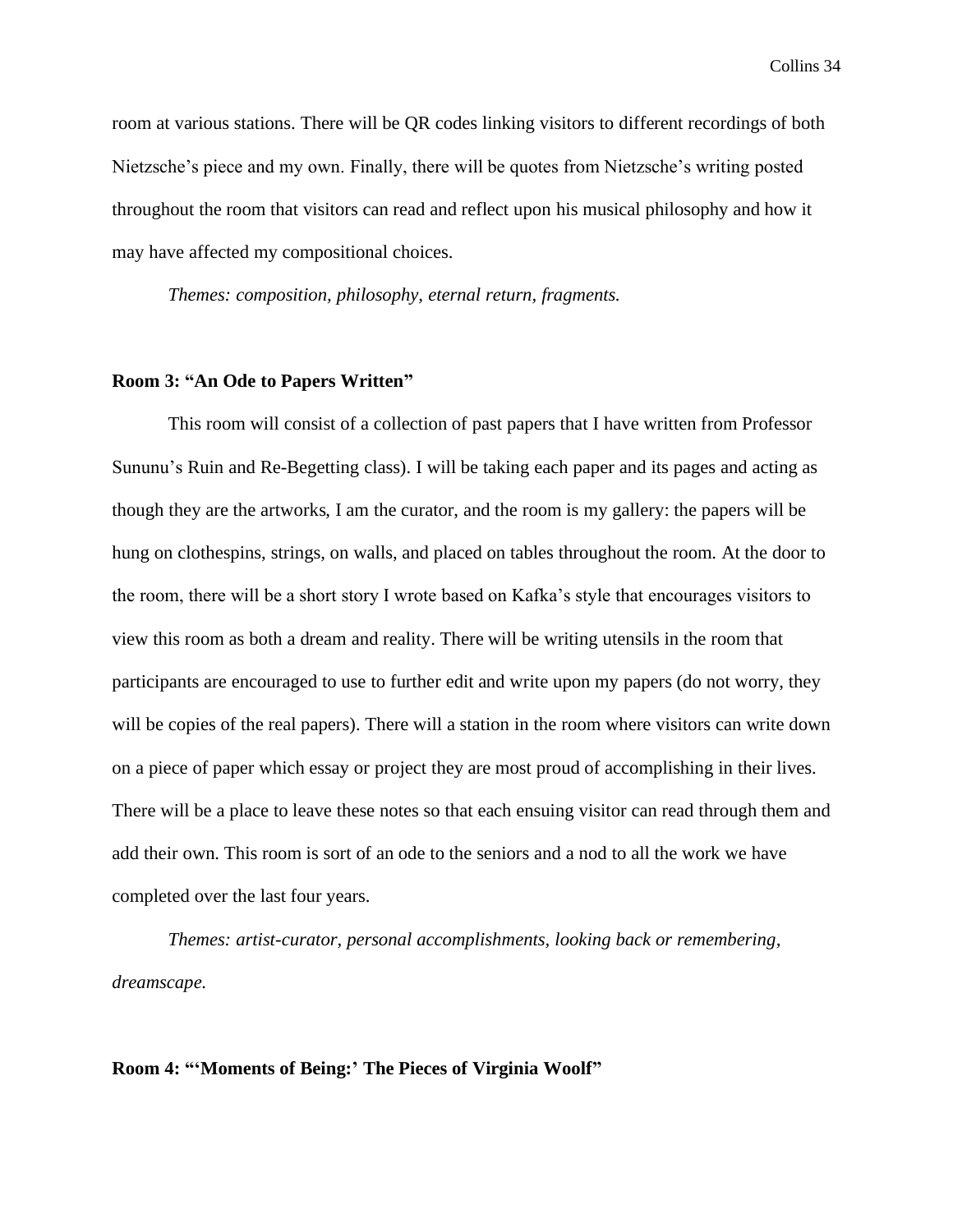This room collects fragments or "Moments of Being" (a title of a book that is a collection of some of Woolf's unpublished works) relating to Virginia Woolf and displays them in various mediums of artistic expression. Some artifacts include, her signature, an audio recording of her voice, a photograph, a painting of her, a few of her novels, and more. For one table specifically, I created improvisations on the piano based on data sonifications derived from her birth and death dates. There will be interactive components in the room, such as QR codes to websites that allow you to create paintings (Wombo.art) or collect data from books [\(https://voyant-tools.org/\)](https://voyant-tools.org/). Wombo Art is a website that allows visitors to type in a prompt (for example "Virginia Woolf") and then pick an artistic theme (like "sketching" or "Salvador Dali"). This website will then render a painting in this style using an AI generator. Voyant Tools is a website that you can put in a book or article, and it will generate data, such as how many times certain words or phrases are used throughout the writing. By interacting with moments of Virginia Woolf but not actually with the person herself, this room explores the intangible nature of life and the fleeting personalities of people.

*Themes: moments of being, fragments, crystallizing a moment, indexicality, indirect vs direct engagement with a subject.*

#### **Meharry Hall: Improvisation Room**

This final room will be a live room and thus will only occur at the conclusion of my Friday night opening tour. Before this tour I will ask several of my friends to bring their instruments (including some percussion instruments for those who do not have their own). I will begin on my own at the piano and then encourage others to either join in or sit back and listen.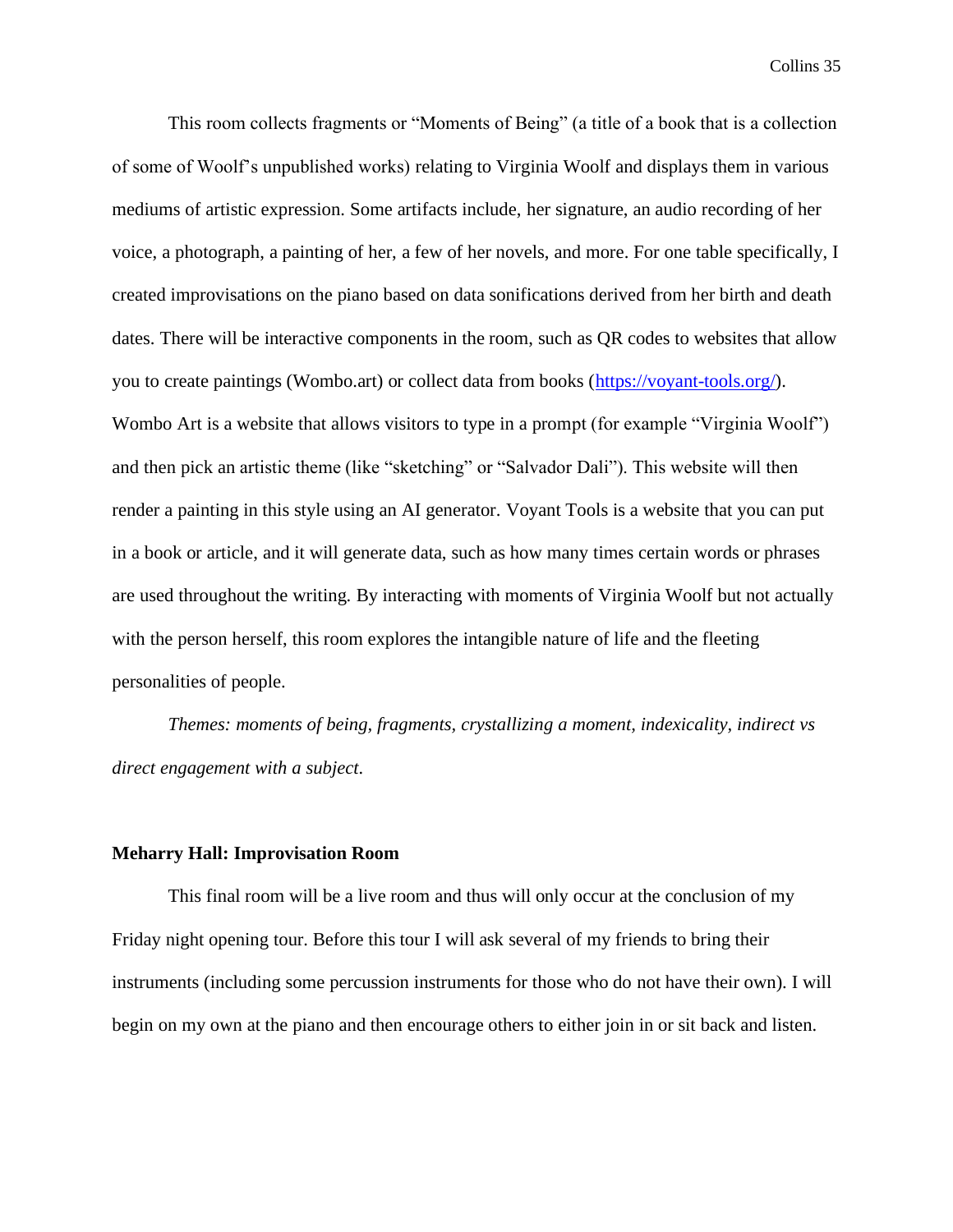This final room represents the culmination of all the other previous rooms and acts as the final level of interactivity: visitors actively create their own room together.

*Themes: improvisation, collaboration, control.*

#### **XIV. My Final Thoughts on Art Walk**

This thesis allowed me to take something I am passionate about — Art Walk — and expand it into a project that is greater than I ever could have imagined. I was able to organize Art Walk for the second year in a row with a new group of passionate students. I got to research other arts festivals and artists, talk to other curators and organizers, create and design my own installation that synthesizes many past projects I have worked on, and really think about my professional aspirations. I learned that I love organizing events for people. I love collaborating on projects outside music and inside music. I love seeing people's creativity and excitement about their project, and I love helping people see their artistic vision through. Art Walk and this thesis in general allowed me to explore my interests in a safe environment and develop professional skills that I will use in my life going forward. I am sad to leave Art Walk behind and move on to the next stage of my life, but I know that I am leaving this project in good hands and that it has given me all the knowledge and experience that I need to go forward. So, thank you DePauw Art Walk for everything you have given me, and I can't wait to see what you become in the years to come.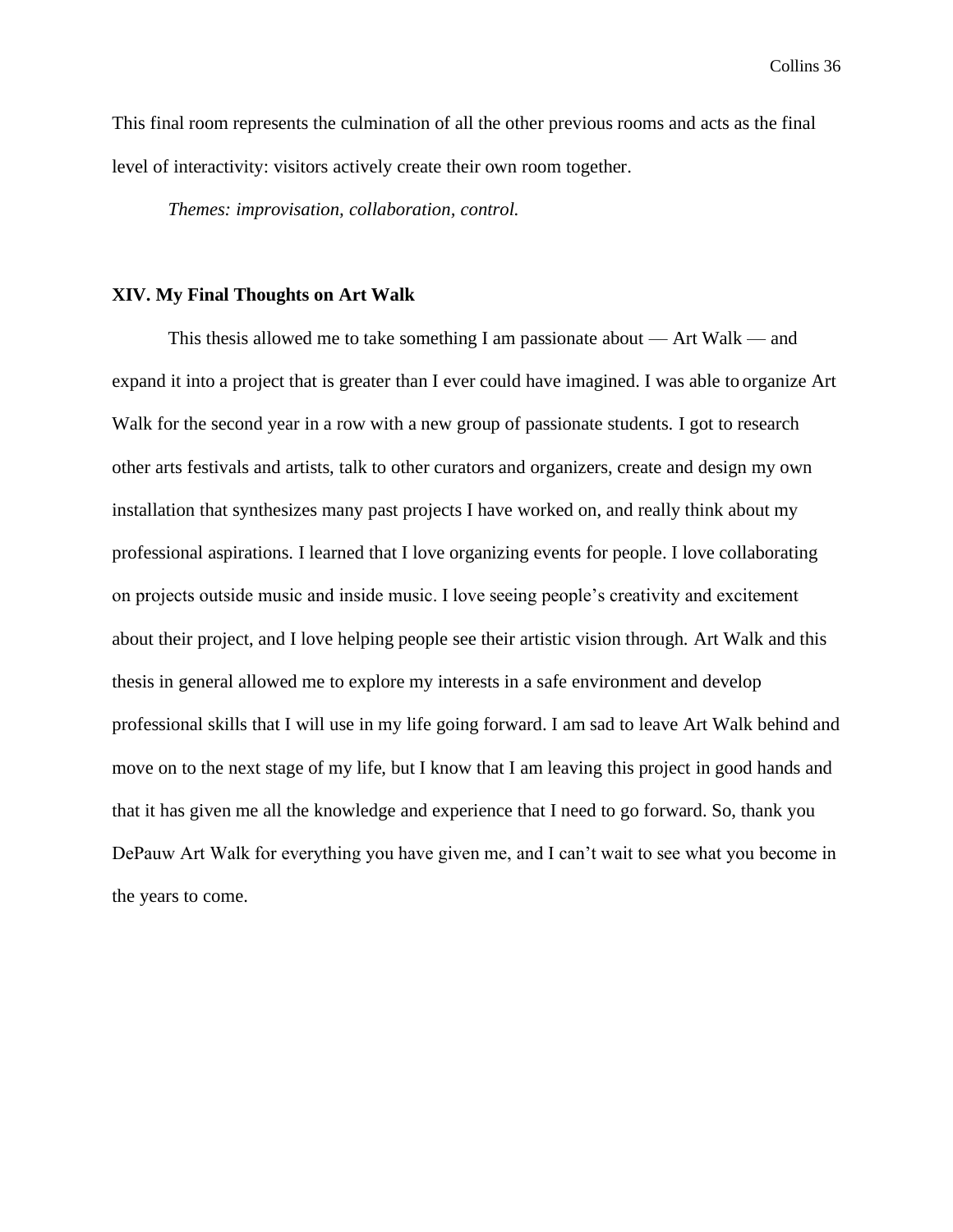#### Bibliography

"Community Engagement Classification (U.S.)." *Commission on Public Purpose in Higher Education* (January 10, 2022). Accessed January 18, 2022. <https://carnegieelectiveclassifications.org/>

Collins, Elena. "Elevator Pitch." Written October 2020.

DePauw Contemporary Ensemble. Art Walk 2021. Accessed December 7<sup>th</sup>, 2021. [https://sites.google.com/view/artwalk2021/home.](https://sites.google.com/view/artwalk2021/home)

- DePauw Contemporary Ensemble. *DePauw Art Walk.* Accessed December 7<sup>th</sup>, 2021. [https://dpuartwalk.com/.](https://dpuartwalk.com/)
- Dziekan, Vince, and Sven Mehzoud. "Activating *exUrbanScreens*: Applying Curatorial Design toward Affective Experience in Civic Media Spectacles." *Curator* 57, no. 4 (October 2014). [https://doi.org/10.1111/cura.12087.](https://doi.org/10.1111/cura.12087)
- Exhibition Hub, and Fever Labs Inc. "Van Gogh: The Immersive Experience." Van Gogh Exhibit: The Immersive Experience. Accessed January 26, 2022. <https://vangoghexpo.com/>
- "Festival, adj. and n." OED Online. Accessed January 9, 2022. [https://www.oed.com/view/Entry/69567?redirectedFrom=festival.](https://www.oed.com/view/Entry/69567?redirectedFrom=festival)
- Frodeman, Robert, Julie Thompson Klein, Roberto C. S Pacheco. *The Oxford Handbook of Interdisciplinarity.* New York: Oxford University Press, 2017.
- Kim, Hyungsook. "An Analysis of Creative Effect on Interdisciplinary Practices in Art Education." *International Journal of Education through Art* 14, no. 2 (June 2018). [https://doi.org/10.1386/eta.14.2.179\\_1.](https://doi.org/10.1386/eta.14.2.179_1)
- Lankford, Elsa, and Laura Vazquez. "Media Arts Festivals: Scholarship and Artistry in Practice." *Journal of Film & Video* 72, no. 1-2 (Spring/Summer 2020). [https://doi.org/10.5406/jfilmvideo.72.1-2.0005.](https://doi.org/10.5406/jfilmvideo.72.1-2.0005)
- Reid, Ellen. *SOUNDWALK*. Accessed December 7<sup>th</sup>, 2021. [https://www.ellenreidsoundwalk.com/.](https://www.ellenreidsoundwalk.com/)
- Sanders, Larkin. *The Creation of the Taneycomo Festival Orchestra: The Performer's Field Guide to Music Festival Foundation.* Accessed January 2022. South Carolina: CreateSpace Independent Publisher, 2016.
- Taneycomo Festival. "Taneycomo Festival Orchestra." Accessed January 22nd, 2022. <https://www.taneycomofestivalorchestra.org/>
- Velvick, Lauren. "Adapting to the Pandemic." *Art Monthly*, no. 443 (February 2021). [https://search.ebscohost.com/login.aspx?direct=true&AuthType=ip,sso&db=aft&AN=14](https://search.ebscohost.com/login.aspx?direct=true&AuthType=ip,sso&db=aft&AN=148333991&site=ehost-live&scope=site) [8333991&site=ehost-live&scope=site.](https://search.ebscohost.com/login.aspx?direct=true&AuthType=ip,sso&db=aft&AN=148333991&site=ehost-live&scope=site)